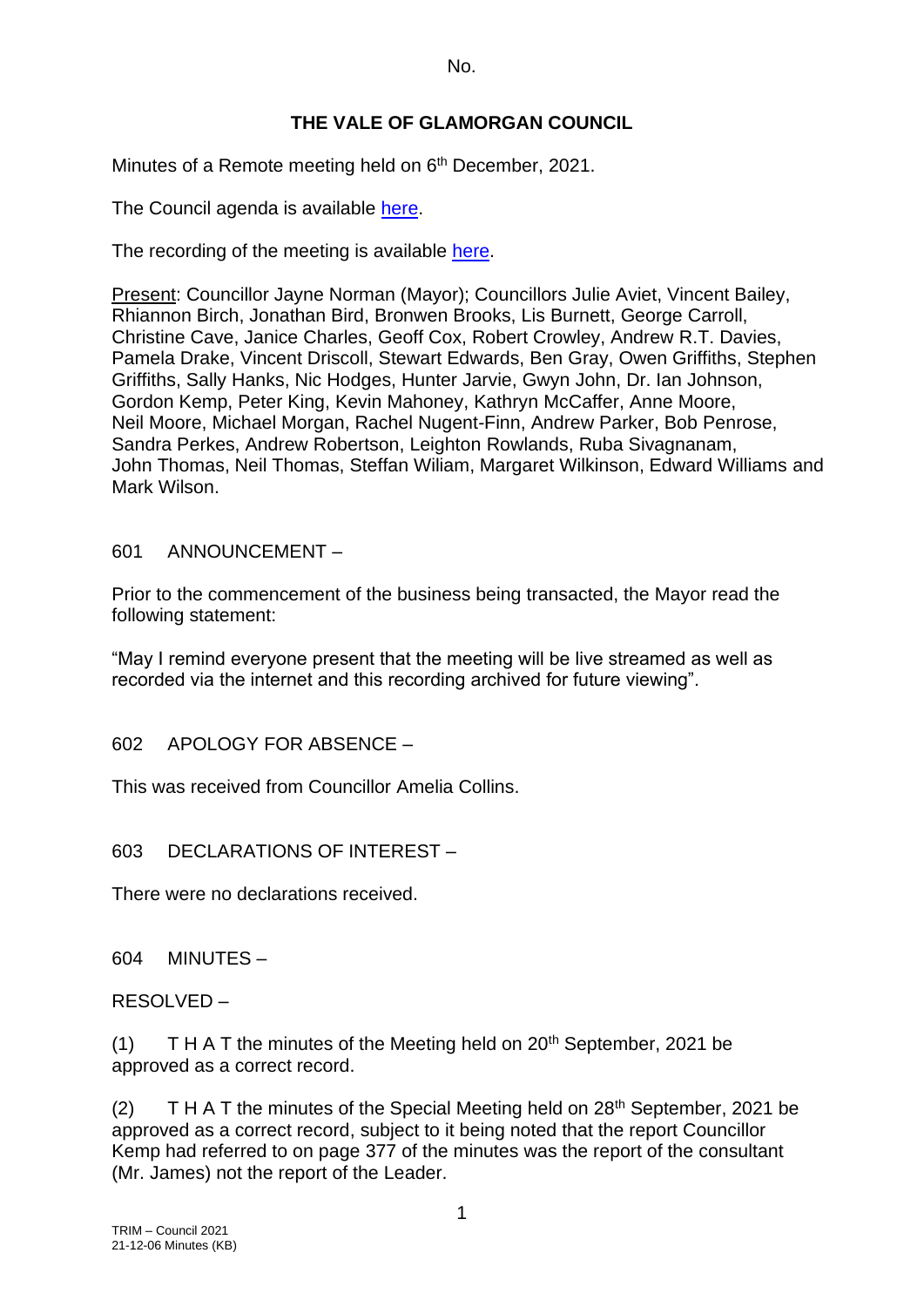No.

(3) T H A T the minutes of the Special Meeting held on  $11<sup>th</sup>$  October, 2021 be approved as a correct record.

### 605 ANNOUNCEMENTS –

- (i) MAYORAL ENGAGEMENTS The Mayor advised Council of a number of engagements and events that she had undertaken since the last meeting. These had included a Memorial Service for the former Lord Lieutenant Peter Beck at Llandaff Cathedral, CAOS production of Evita, Barry Friends and Neighbours Welcome Back Lunch, Remembrance Service at the Civic Offices, Llantwit Major and Barry Town, Viewing of the Book of Remembrance in Barry Library, Children's Wreath Laying at Barry Cemetery, Iqbal Day Celebration in Cardiff, Christmas Lights Switch-on in High Street Barry, Official Opening of the Porthkerry Scout Hall, Rhoose, a meeting with Scouts' District Commissioner with the view to enrolling a Mayor's Scout, to assist with Civic duties, festival of Light in Barry and the Beavers Celebration at the Memorial Hall. The Mayor further advised that she looked forward to attending, supporting and hosting many more events in the future in line with Welsh Government Covid 19 guidance.
- (ii) PETITION Councillor Cave presented a petition to the Mayor, via email, on behalf of residents of East View, Llandow. The petition called upon the Vale of Glamorgan Council to expand the parking facilities in the turning of East View which was a cul-de-sac.

#### 606 UPDATE ON THE PROPOSED SENIOR LEADERSHIP TEAM (SLT) RESTRUCTURING (MD) –

The Leader, in presenting the report, advised that the purpose of the report was, to apprise Members of the consultation that had been carried out amongst Council staff, to seek approval for the redesignation of the statutory role of Returning Officer and associated role of the Electoral Registration Officer in line with the provisions under the Representation of the People's Act 1983, 1985 and 2000 as amended. The Leader also confirmed that both the Section 151 Officer and Monitoring Officer positions would also be part of the Senior Executive Leadership Team. Duly seconded by Councillor Burnett, the Leader requested the waiving of standing orders to allow the representative from Geldard's Solicitors, who had provided external advice to the Council in respect of the proposals, to speak if required, and due to a conflict of interests the Council's Senior Leadership Team left the meeting whilst the item was being discussed. The Leader also commented that Geldard's had advised that the proposals were in order.

Councillor Carroll sought clarification that by supporting the recommendations in the report it would not mean they would be supporting the two new Director posts. The Leader reaffirmed that the purpose was to note the consultation, advising that the two Director roles had already been previously approved by Full Council, and to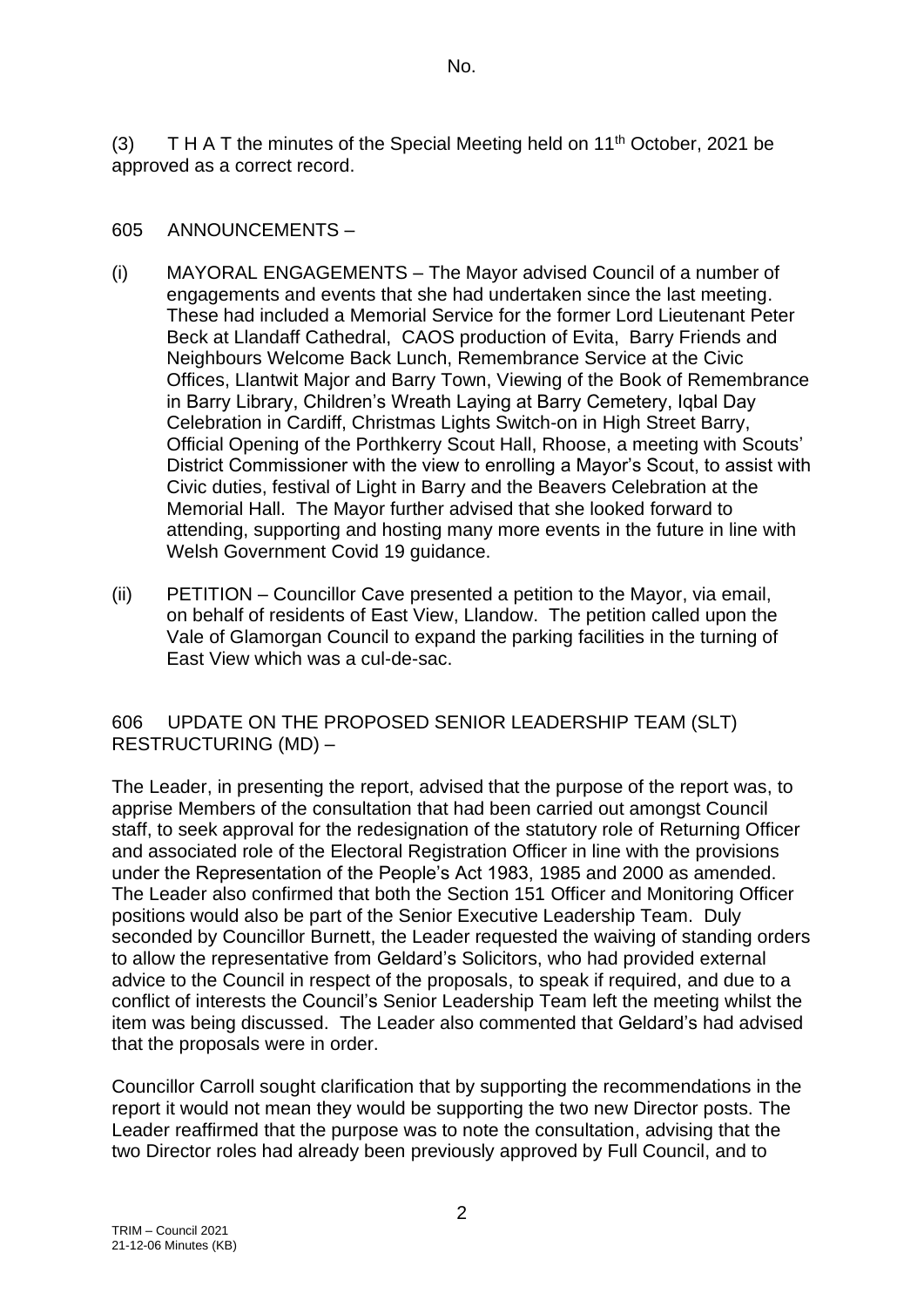confirm the redesignation of the Returning Officer and associated role of the Council's Electoral Registration Officer with effect from 7<sup>th</sup> December 2021.

Councillor Kemp queried if all staff had been consulted and whether the Leader could provide an indication of the percentage of staff responses. The Leader confirmed that staff at all levels had been consulted and although the responses had been minimal, he could not confirm the actual percentage.

The Leader, having regard to paragraph 4.10, commented that it was not the intention to have a two tier structure and drew attention to an error at paragraph 5.5 advising that the paragraphs referred to in the first sentence of 4.20 and 4.23 should have read paragraphs 4.21 to 4.27.

Having considered the report it was subsequently

# RESOLVED –

(1) T H A T the outcome of the recent consultation amongst Council staff on proposals for changes to the structure of the Council's Senior Executive Leadership Team be noted.

(2) T H A T the Council's Managing Director be designated as the Council's Returning Officer alongside the associated role of the Council's Electoral Registration Officer with effect from 7<sup>th</sup> December, 2021, with this to also continue when the Managing Director's post title changes to Chief Executive.

(3) T H A T the Council's Constitution be amended to reflect the re-designation of the roles as set out above.

# Reasons for decisions

(1) Following consideration of the report and discussions at the meeting.

(2) To comply with the statutory requirements of the Representation of the People Acts 1983, 1985 and 2000 (as amended).

(3) To ensure the Constitution reflects the change in statutory designation.

NB. All Senior officers involved with the consultation process left the meeting whilst this item was being considered save for the Principal Democratic and Scrutiny Services Officer and the Democratic and Scrutiny Services Officers and ICT Officer supporting the meeting.

A representative from Geldard's Solicitors was, present at the meeting to advise as required.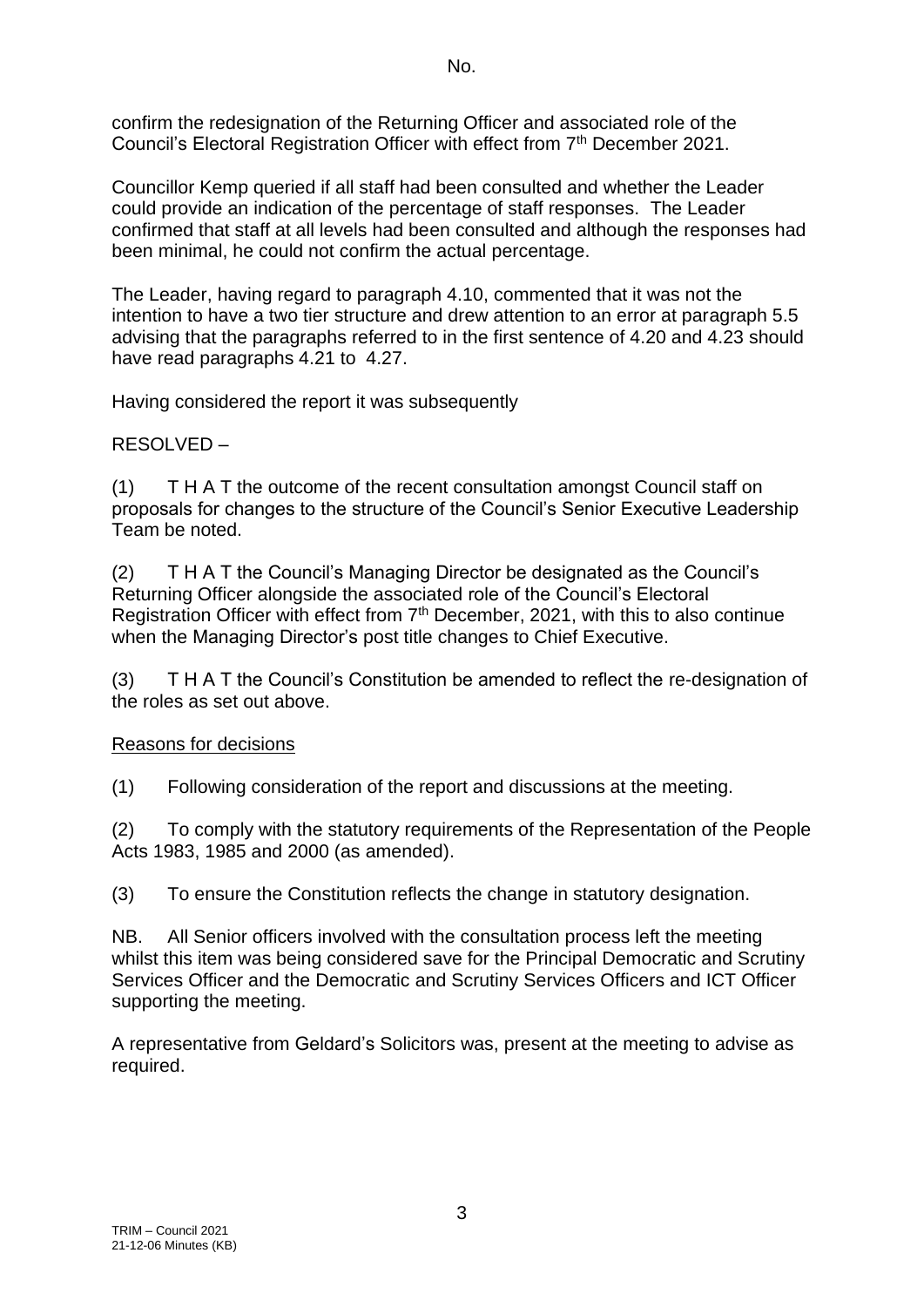# 607 COUNCILLOR SAFEY AND SUPPORT (REF) –

Councillor Bailey, Chair of the Democratic Services Committee, commenced by advising that the report set out useful guidance for Councillors regarding the steps they should take to keep themselves safe. The Independent Remuneration Panel for Wales' Annual Report stated that an Authority must support the work of its Councillors and Statutory Co-opted Members to enable them to carry out their duties and this included the safety of its Councillors.

Whilst the Democratic Services Committee was under a duty to fund and provide the support necessary to enable Councillors to discharge their roles reasonably and safely, it was not practicable to bring individual requests to the Committee, particularly in the event that some requests may be urgent. It was therefore proposed that the Head of Democratic Services and the Head of Finance / Section 151 Officer be delegated authority to consider any requests to provide funding for appropriate security measures by Councillors.

It was further noted that any such request would be considered on its merits, but there would be an expectation that security measures would be advised by the Police or security services. The relevant bodies would therefore normally inform of the required provision of support with any funding to be reasonable and proportionate.

## RESOLVED –

(1) T H A T it be agreed where a Councillor is at personal risk or significant threat of harm in carrying out their role that consideration be given to funding appropriate security measures, particularly in instances where such measures have been advised by the Police or security services.

(2) T H A T delegated authority be granted to the Head of Democratic Services and the Head of Finance / Section 151 Officer to consider and determine any request as referred in resolution (1) above for such funding.

### Reason for decisions

(1&2) To support Councillors in carrying out their various elected roles.

# 608 DIVERSITY IN DEMOCRACY (REF) –

Councillor Bailey, as Chair of the Democratic Services Committee, advised that the matter had been considered by the Democratic Services Committee on 22<sup>nd</sup> November following the Council decision on 26<sup>th</sup> July, 2021 (Minute No. 298): That the making of the following Vale of Glamorgan "Diverse Council" Declaration be approved:

"The Vale of Glamorgan Council will:

(i) Provide a clear, public commitment to improving diversity;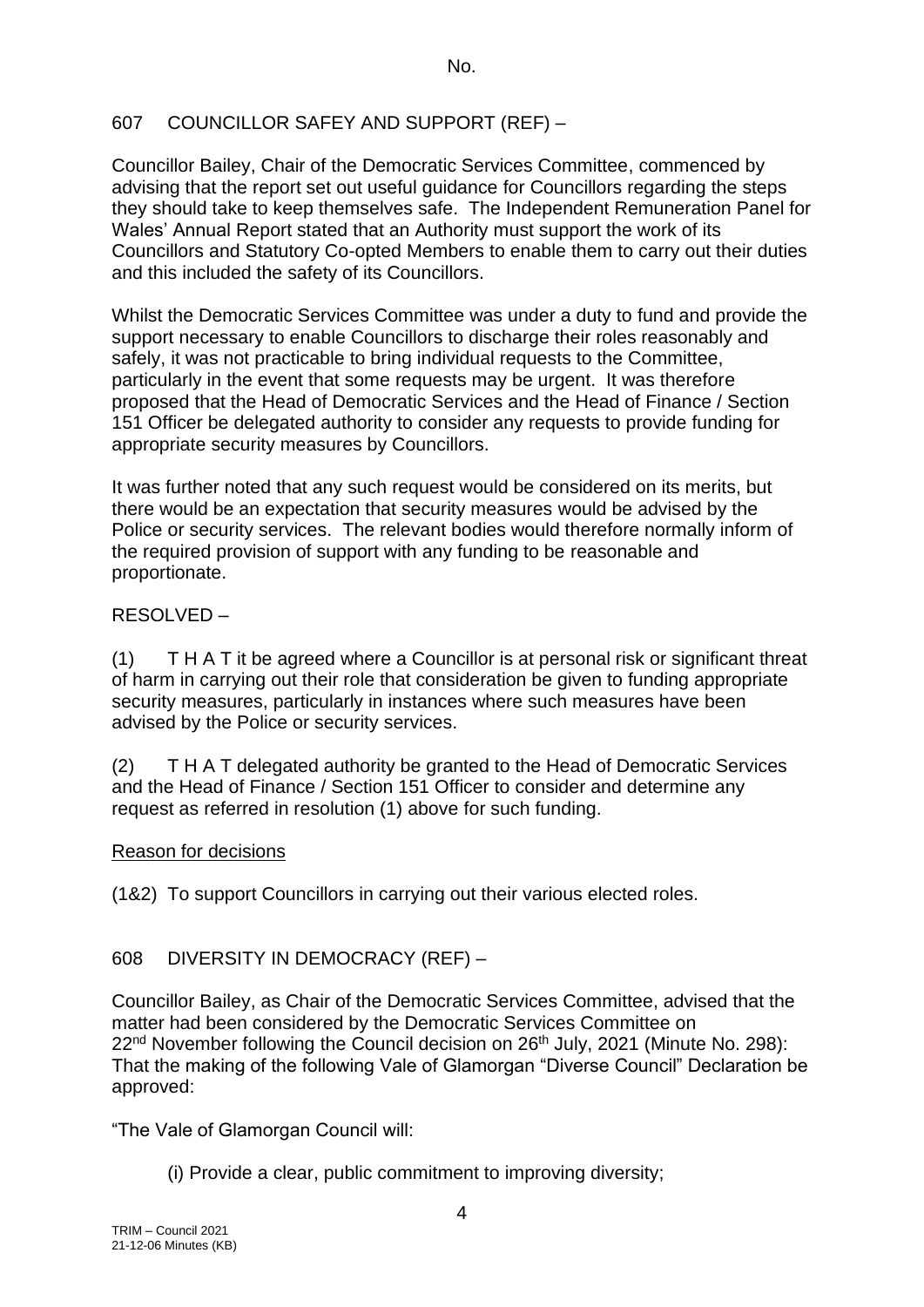(ii) Demonstrate an open and welcoming culture to all;

(iii) Consider staggering Council meeting times and agreeing recess periods to support Councillors with other commitments; and

(iv) Set out an action plan of activity ahead of the 2022 Local Government Elections."

A Draft Diversity in Democracy Action Plan had therefore been prepared, which was attached at Appendix A to the report. The Plan included details of planned activities to be undertaken by the Council ahead of the Local Government Elections in 2022 as well as some activities that were proposed to be undertaken following the elections. The objectives within the Action Plan had been based on those suggested by Welsh Government. Following consideration of the reference and report it was subsequently

RESOLVED – T H A T the Diversity in Democracy Action Plan be endorsed and the Action Plan adopted.

#### Reason for decision

To formally adopt the proposed Action Plan and to support the work associated with Welsh Government's Diversity in Democracy Agenda.

### 609 USE OF THE MANAGING DIRECTOR'S EMERGENCY POWERS (MD) –

RESOLVED – T H A T the use of the Managing Director's Emergency Powers be noted.

#### Reason for decision

Having regard to the Council's Constitution.

610 SCRUTINY COMMITTEES' ANNUAL REPORT MAY 2019 – APRIL 2021  $(MD)$  –

RESOLVED – T H A T the Scrutiny Committees' Annual Report for the period May 2019 to April 2021 be received.

#### Reason for decision

To receive the Scrutiny Committees' Annual Report as required under the Council's Constitution.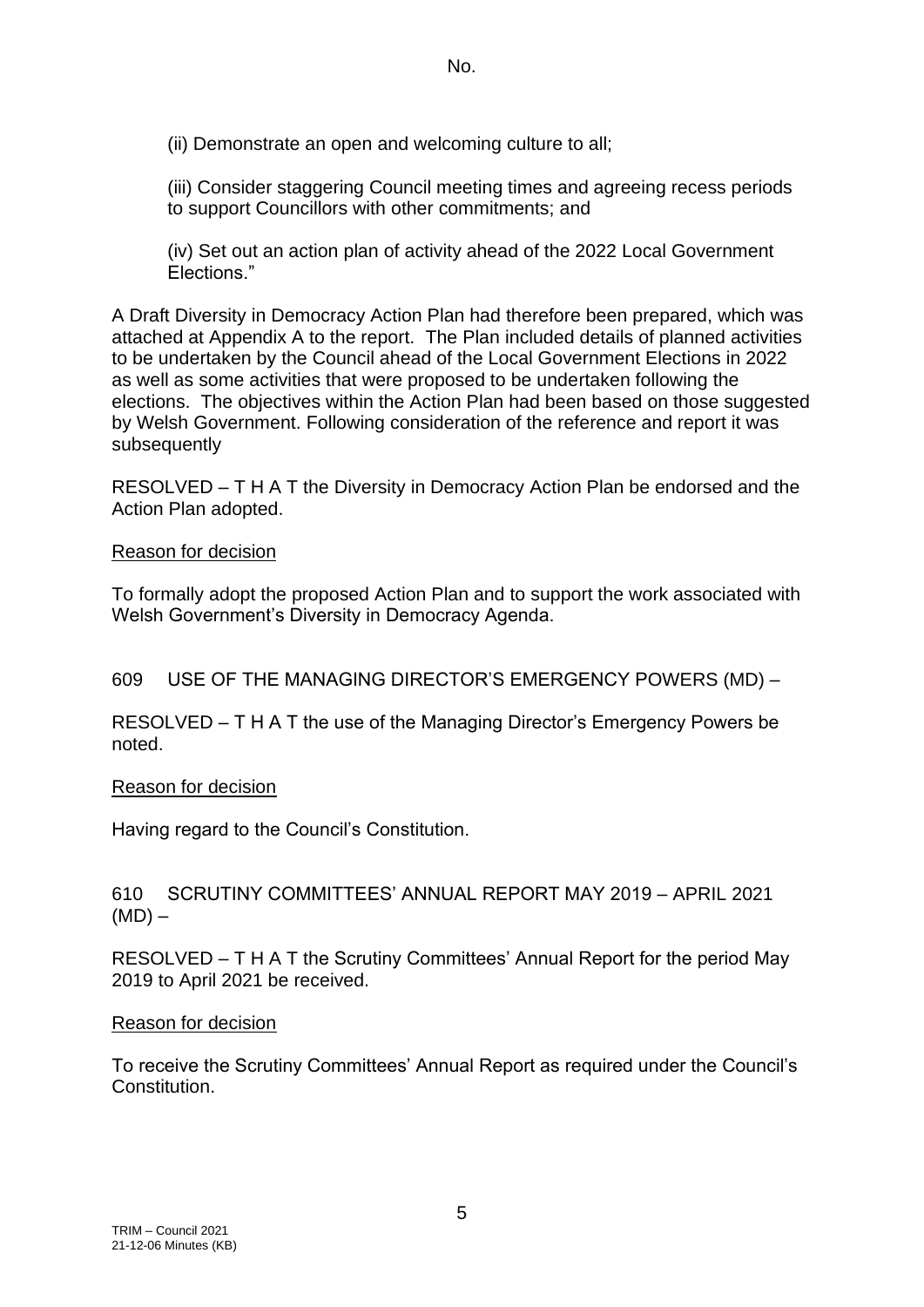No.

611 REVIEW OF STATEMENT OF PRINCIPLES GAMBLING ACT 2005 2022- 2025 (REF) –

RESOLVED – T H A T the Vale of Glamorgan Statement of Principles for its gambling functions for the period 2022-2025 be approved and adopted.

### Reason for decision

To ensure that the Council fulfils its statutory duty as a licensing authority.

# 612 BARRY BIOMASS INDEPENDENT REVIEW REPORT (REF) –

The Leader commenced by advising of the journey to date in relation to the report and the resolution of Council on 26<sup>th</sup> February, 2020 which had called for "an independent review of the Vale of Glamorgan's determination of all planning applications related to the Barry Incinerator". The Review Report had been considered by the Environment and Regeneration Scrutiny Committee on 19<sup>th</sup> October, 2021, Planning Committee on 27<sup>th</sup> October, 2021 and Cabinet on 27<sup>th</sup> September and 22<sup>nd</sup> November, 2021. The Barrister appointed to undertake the review was also present at the meeting, with Councillor Burnet seconding the Leader's Motion that Standing Orders be waived to allow the author of the review report, Annabel Graham-Paul, to speak if required. The review he stated referenced that the Council officers under delegated authority had not acted unlawfully and proper judgement had been exercised.

Having regard to the suggestions of lack of progress, the review noted the position of officers that whilst the plant was not fully operational, it had been appropriate to work with the developers to seek compliance with the conditions that had been agreed. The reviewer also had not found any evidence that had given cause for concern that officers had acted negligently or unprofessionally and concluded that there was no evidence of illegality or maladministration in the process of dealing with the application. The Council had written to the developer in January 2021 confirming that a Section 73 application should be submitted to regularise the development although the developer continued to dispute this position.

Whether the development should have been identified as a Development of National Significance, the reviewer concluded that the availability of this option did not exist at the time in question.

Going forward, Welsh Government had also made it clear that an Environmental Survey had been submitted and had also decided that it was not necessary to serve a discontinuance notice as they did not consider there to likely be significant environmental effects identified.

The Leader, seconded by Councillor Burnett, subsequently moved that the Review Report be endorsed.

Councillor Bailey stated that he found it difficult to understand the conclusion of the report regarding the biomass project not being a schedule 1 development in planning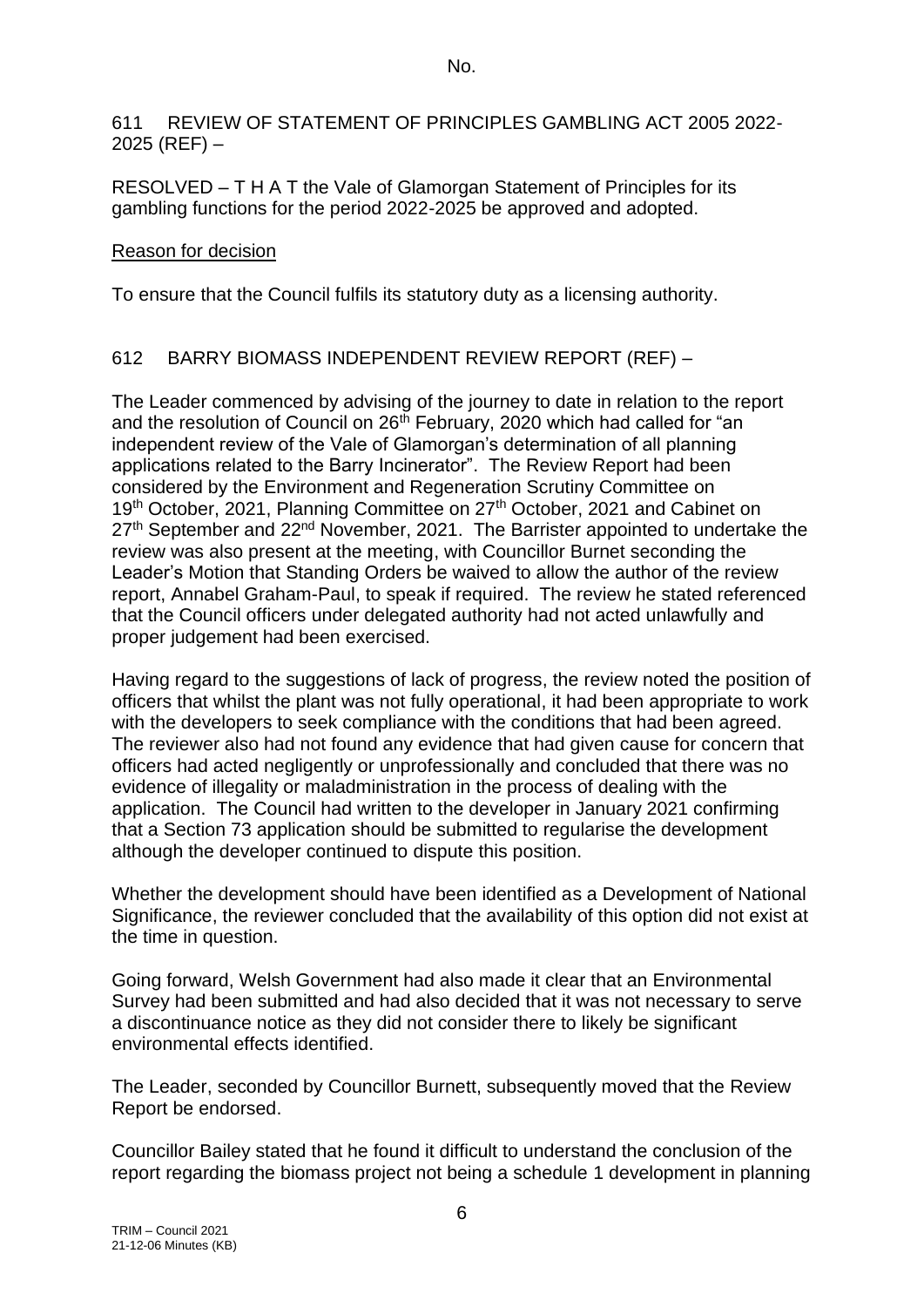terms and that the Government Minister had concluded in a letter dated 29<sup>th</sup> July, 2021 that it should have been and subject to an Environmental Impact Assessment (EIA). He further stated that the European Commission had issued clear advice that gasification amounted to incineration. In his view the review was also not the review that had been asked for and he urged fellow Councillors to reject the report.

Councillor Dr. Johnson stated that the development should have been subject to an EIA. Friends of the Earth had previously laid out their suggestions some time ago in relation to the development which he said had been ignored by Welsh Government and Council officers and they should have been listened to. In his view it should have also been a schedule 1 application, and consideration as a Development of National Significance (DNS). He concluded by recommending that the Council reject the Review Report and receive a further report in respect of these two issues. This was duly seconded by Councillor Wiliam.

Councillor Hodges commented that at the time of the planning decision the public were definitely of the view the development was a schedule 1 development and that the development was indeed incineration. Advising that at the time the vast majority of the Labour Party and the Conservative Party had voted for the application and the development in his view blighted the Town.

At this stage in the debate Councillor King requested that the Barrister be afforded the opportunity to reply to some of the comments made in respect of the review. The Barrister (Ms. Graham-Paul) referred to the scope of her instructions that she had not been instructed to carry out an inquiry or to interview officers, but had been provided with access to planning files and had been content that she had received sufficient information to be able to take a view as to whether the process had been lawful. She also noted that an EIA was now required and being undertaken given that the Welsh Government had changed its stance on the matter.

In terms of the points raised as to whether the development should have been a schedule 1 or 2 development, she advised that as the review had commenced in June 2020, she had not had sight of the 29<sup>th</sup> July, 2021 letter from Welsh Government. The remit had been to review the decision-making process. During the review, the evidence showed that Welsh Ministers had supported the views of the Vale of Glamorgan officers. She intimated that officers may have overly relied on earlier and related planning considerations when coming to a decision that the development should still be classed as a schedule 2 development. However, she did not take the view that officers had acted negligently. As to whether the development should be looked at as a DNS, this would be a matter that could be considered now but not at the time and if Members wished to receive advice on this, they could make a request. Ms. Graham-Paul further advised that a more intensive review, in her view, was not necessary, but that would again be a matter for the Council to consider.

In response the Leader stated that the issue had been a judgment call and interpretation at the time and Welsh Government had now changed their mind. In any event he advised that a DNS was a decision for Welsh Government not one that could have been made by the Council as it had no authority to do so. However, the Leader took the opportunity to seek clarity from the officers as to the validity of the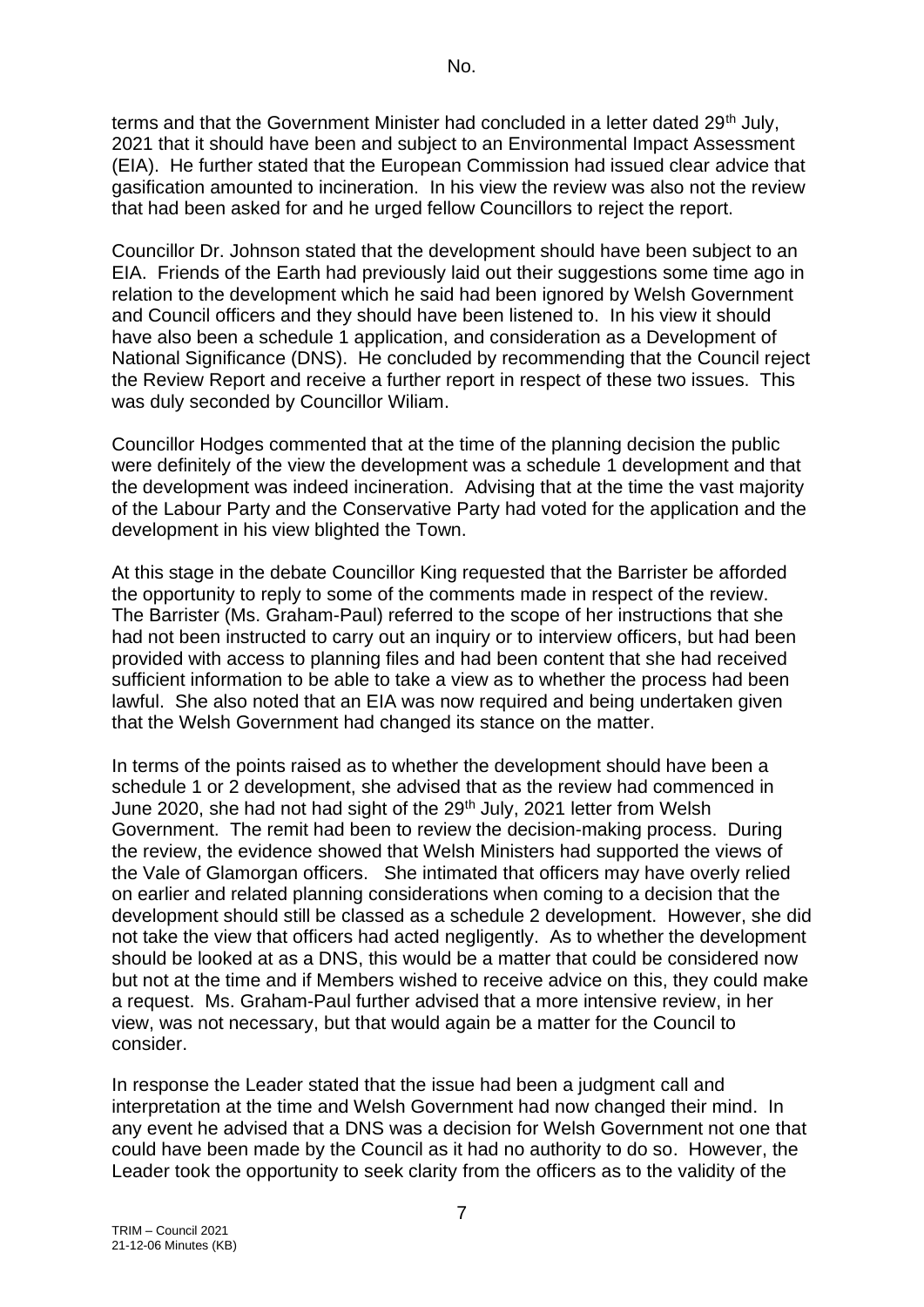application. With agreement to waive Standing Orders, the Head of Regeneration and Planning stated that as the application had been approved in 2015 this would last for five years if not implemented, which meant that it would have expired on 30<sup>th</sup> July, 2020. He further advised that there was a significant difference between what had been built and what had been approved in July 2015 and as a result enforcement action had been authorised.

In addition, the Managing Director advised that what had been built on the site was not the development that had been applied for and as planning permission granted for 5 years that permission had now lapsed. However, the enforcement notice had been appealed by the site operator and consequently the related appeal process must be adhered to. In the meantime, there was also consultation underway in respect of an EIA. Should the appeal succeed he advised as a matter of course planning permission would be granted, however if the appeal failed planning permission would not be granted and the enforcement notice would stand.

Councillor Williams also commented that if there was not an EIA in place it was important to note that planning applications could not automatically be refused.

Councillor Robertson raised his concern as to large scale projects being able to be approved by Welsh Government with little or no scrutiny.

Councillor Dr. Johnson, in acknowledging the comments made during the meeting, subsequently agreed to amend his Motion in favour of rejecting the independent review report. This was agreed by Councillor Wiliam.

Following the debate and having regard to the fact Councillor Dr. Johnson withdrew his amendment to the Motion, a recorded vote then took place on the Leader's Motion -

| <b>Members</b>        | For               | <b>Against</b> | <b>Abstain</b> |
|-----------------------|-------------------|----------------|----------------|
| <b>Julie Aviet</b>    | ٦                 |                |                |
| <b>Rhiannon Birch</b> |                   |                |                |
| <b>Vincent Bailey</b> |                   |                |                |
| Jonathan Bird         |                   |                |                |
| <b>Bronwen Brooks</b> | ٦                 |                |                |
| <b>Lis Burnett</b>    | $\mathbf \Lambda$ |                |                |
| <b>Christine Cave</b> |                   |                |                |
| <b>George Carroll</b> |                   |                |                |

T H A T the Barry Biomass Independent Review Report be endorsed.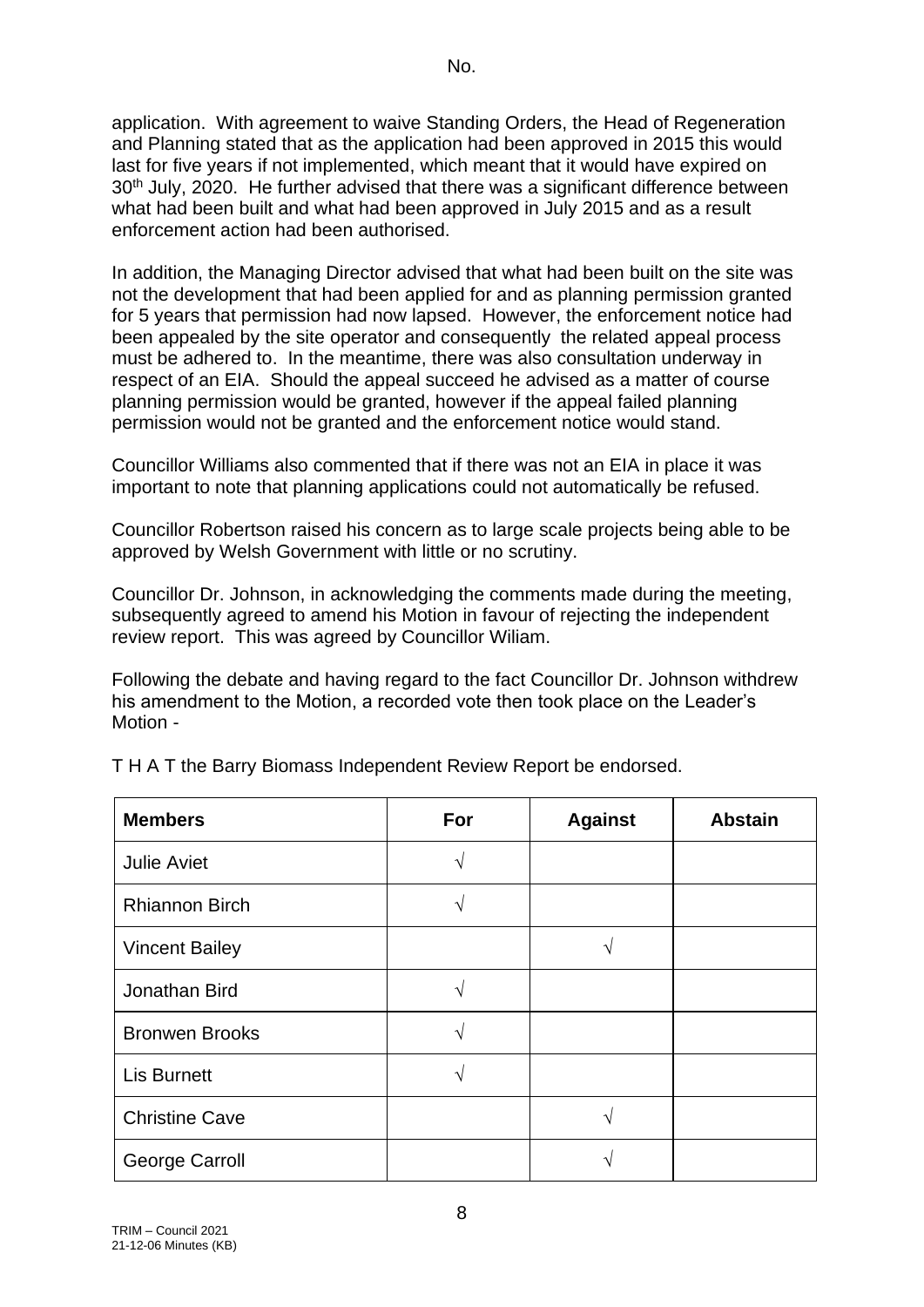No.

| <b>Janice Charles</b>    |            | $\sqrt{}$  |  |
|--------------------------|------------|------------|--|
| Geoff Cox                | $\sqrt{2}$ |            |  |
| <b>Robert Crowley</b>    |            | $\sqrt{ }$ |  |
| Andrew R T Davies        |            | $\sqrt{}$  |  |
| Pamela Drake             | $\sqrt{ }$ |            |  |
| <b>Vince Driscoll</b>    |            | $\sqrt{2}$ |  |
| <b>Stewart Edwards</b>   |            | $\sqrt{}$  |  |
| Ben Gray                 | $\sqrt{}$  |            |  |
| <b>Owen Griffiths</b>    | $\sqrt{}$  |            |  |
| <b>Stephen Griffiths</b> |            | $\sqrt{}$  |  |
| <b>Sally Hanks</b>       | $\sqrt{ }$ |            |  |
| Nic Hodges               |            | $\sqrt{}$  |  |
| <b>Hunter Jarvie</b>     | $\sqrt{}$  |            |  |
| Gwyn John                | V          |            |  |
| lan Johnson              |            | $\sqrt{}$  |  |
| Gordon Kemp              |            | $\sqrt{}$  |  |
| Peter King               | $\sqrt{ }$ |            |  |
| Kevin Mahoney            |            | $\sqrt{}$  |  |
| Kathryn McCaffer         | $\sqrt{ }$ |            |  |
| Anne Moore               | $\sqrt{ }$ |            |  |
| Neil Moore               | $\sqrt{ }$ |            |  |
| Michael Morgan           | $\sqrt{ }$ |            |  |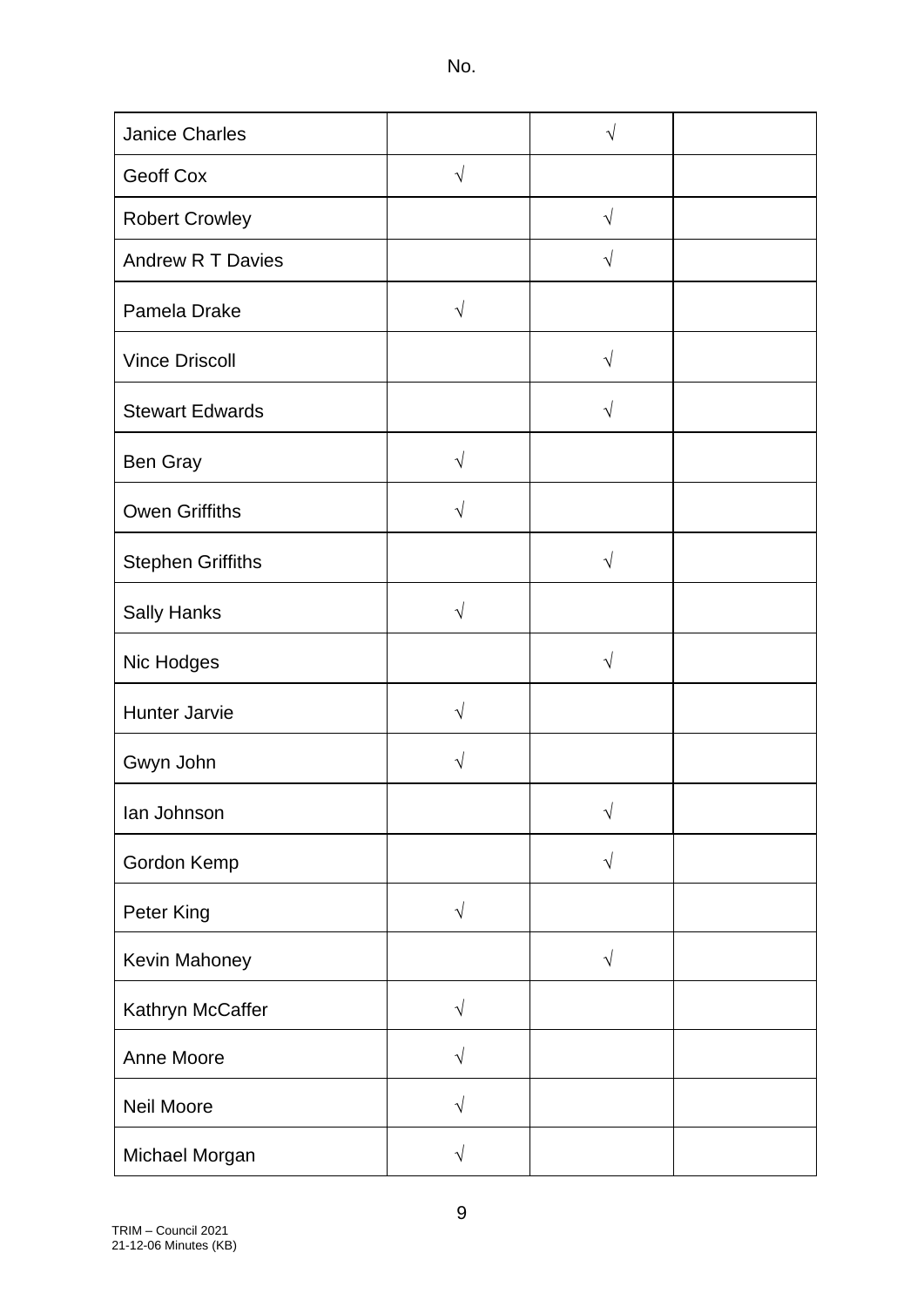No.

| Jayne Norman            | V          |            |  |
|-------------------------|------------|------------|--|
| Rachel Nugent-Finn      |            | $\sqrt{ }$ |  |
| <b>Andrew Parker</b>    | $\sqrt{ }$ |            |  |
| <b>Bob Penrose</b>      |            | $\sqrt{ }$ |  |
| <b>Sandra Perkes</b>    | $\sqrt{}$  |            |  |
| <b>Andrew Robertson</b> |            | $\sqrt{ }$ |  |
| Leighton Rowlands       |            | $\sqrt{}$  |  |
| Ruba Sivagnanam         | $\sqrt{}$  |            |  |
| John Thomas             | $\sqrt{ }$ |            |  |
| <b>Neil Thomas</b>      | $\sqrt{}$  |            |  |
| <b>Steffan Wiliam</b>   |            | $\sqrt{}$  |  |
| Margaret Wilkinson      | $\sqrt{}$  |            |  |
| <b>Edward Williams</b>  | $\sqrt{}$  |            |  |
| Mark Wilson             | V          |            |  |
| <b>TOTAL</b>            | 26         | 18         |  |

The Motion was carried.

RESOLVED – T H A T the Barry Biomass Independent Review Report be endorsed.

### Reason for decision

Having regard to the contents of the report and discussions at the meeting.

NB. The Barrister, Annabel Graham-Paul, was also present to advise Council as required.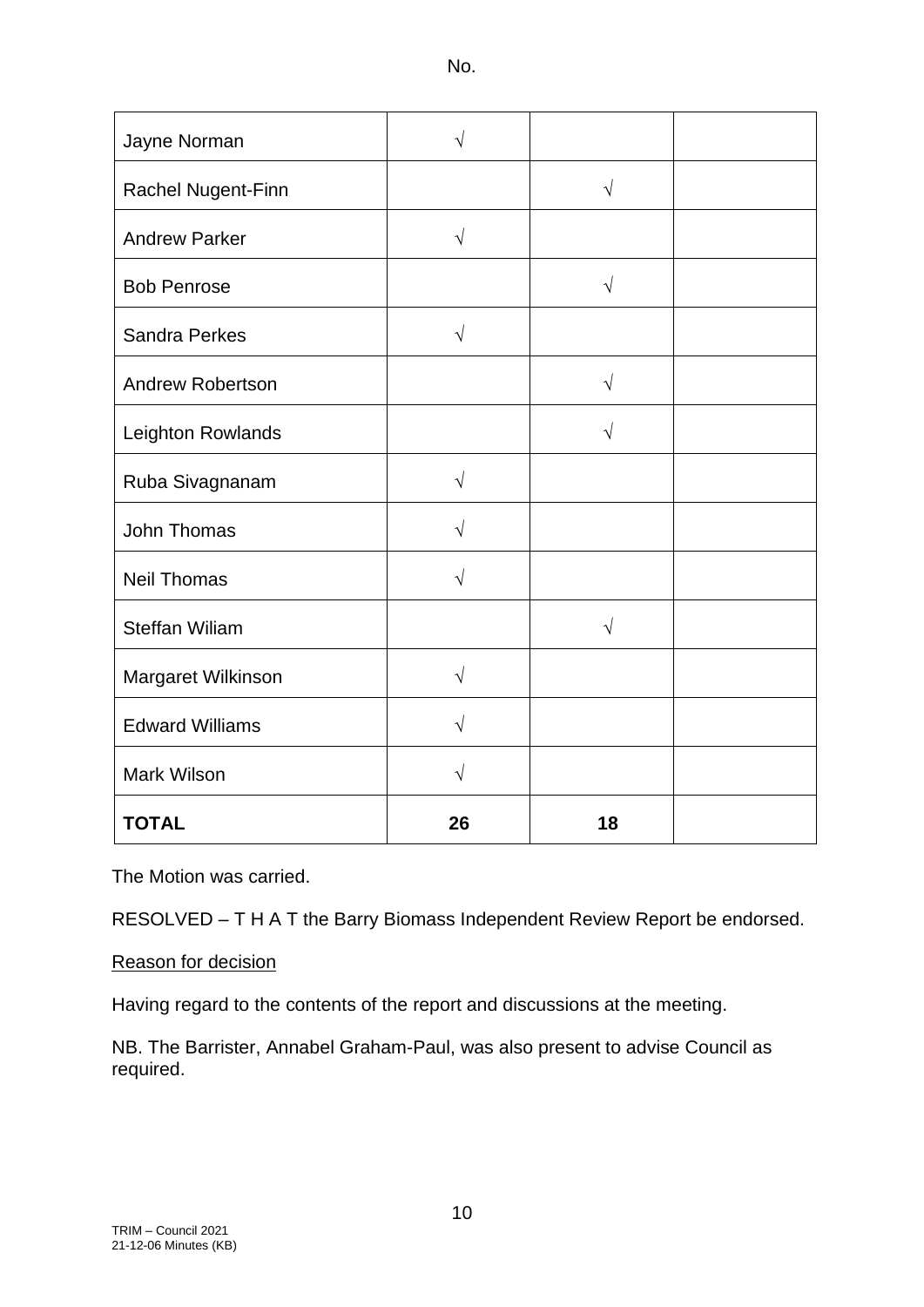#### 613 THE COUNTY BOROUGH OF THE VALE OF GLAMORGAN (ELECTORAL ARRANGEMENTS) ORDER 2021 (REF) –

RESOLVED – T H A T the proposals of the Cabinet, as set out in Cabinet Minute No. C729, 22nd November, 2021, be approved.

### Reason for decision

Having regard to the contents of the report and discussions at the meeting.

# 614 POLLING PLACES AND POLLING STATIONS: MINI REVIEW (REF) –

RESOLVED – T H A T the proposals of the Cabinet, as set out in Cabinet Minute No. C730, 22nd November, 2021, be approved.

### Reason for decision

Having regard to the Council's statutory functions under the Representation of the People Act 1983.

## 615 TREASURY MANAGEMENT MID-YEAR REPORT 2021/22 (REF) –

RESOLVED – T H A T the proposals of the Cabinet, as set out in Cabinet Minute No. C735, 22nd November, 2021, be approved.

### Reason for decision

To comply with the Treasury Management Strategy.

# 616 COUNCIL TAX REDUCTION SCHEME (REF) –

### RESOLVED –

(1) T H A T the proposals of the Cabinet, as set out in Cabinet Minute No. C739, 22<sup>nd</sup> November, 2021, be approved.

(2) T H A T the use of the Urgent Decision Procedure (Cabinet Minute No.  $C739(4)$ ),  $22<sup>nd</sup>$  November, 2021 (as set out in Section 14.14.2(ii) of the Council's Constitution) be noted.

### Reasons for decisions

(1) To enable the Council Tax Reduction Scheme to be approved by 31<sup>st</sup> January, 2022 and in place for implementation from 1<sup>st</sup> April, 2022.

(2) The reporting of the use of the Urgent Decision Procedure is a requirement of the Council's Constitution.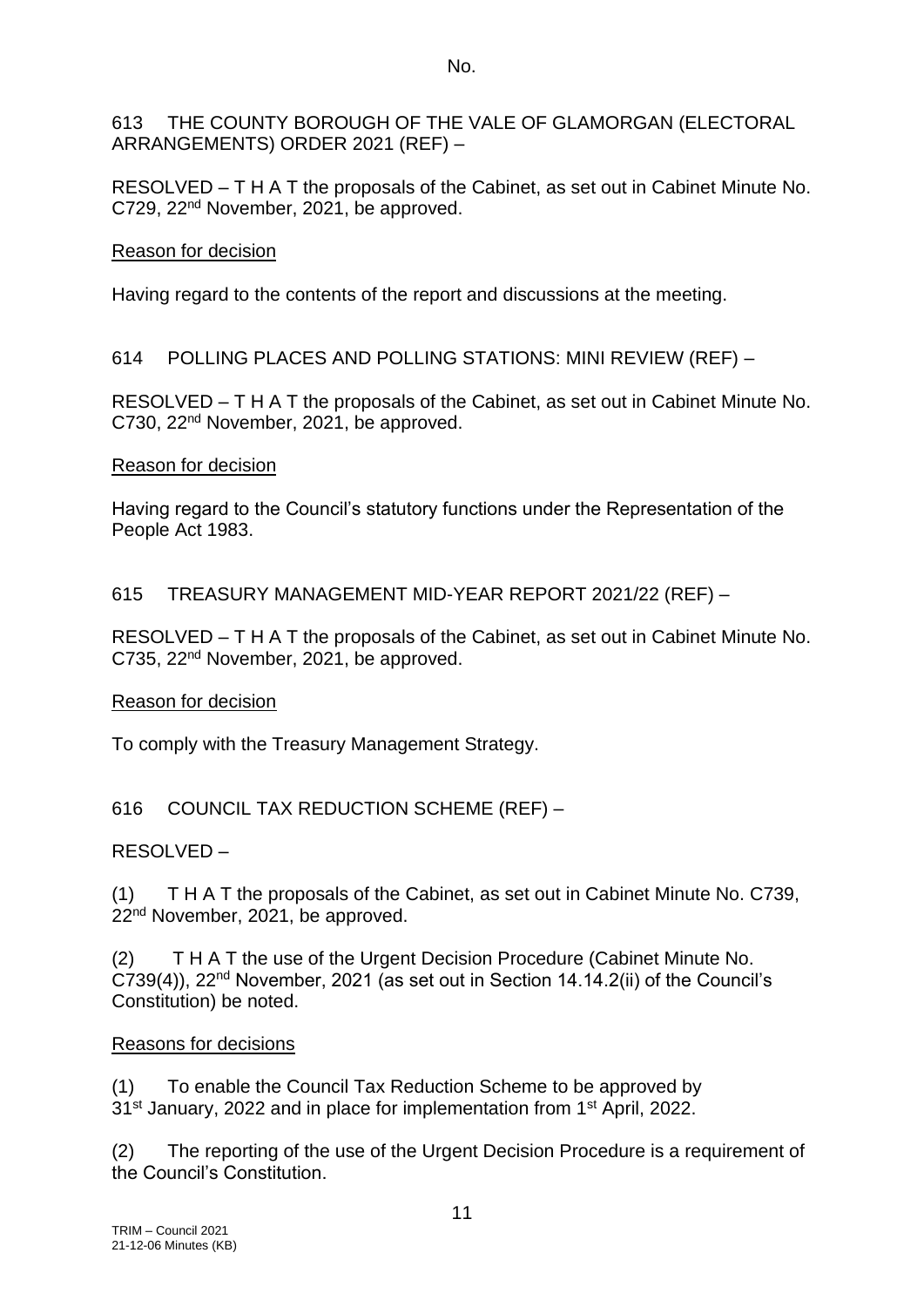No.

617 DRAFT RESPONSE TO WELSH GOVERNMENT'S CONSULTATION ON THE CORPORATE JOINT COMMITTEES: DRAFT STATUTORY GUIDANCE (REF) –

RESOLVED – T H A T the use of the Urgent Decision Procedure (Cabinet Minute No. C672(2)), 27<sup>th</sup> September, 2021 (as set out in Section 14.14.2(ii) of the Council's Constitution) be noted.

#### Reason for decision

The reporting of the use of the Urgent Decision Procedure is a requirement of the Council's Constitution.

618 DRAFT RESPONSE TO WELSH GOVERNMENT CONSULTATION ON SHAPING WALES' FUTURE: USING NATIONAL INDICATORS AND MILESTONES TO MEASURE OUR NATION'S PROGRESS (REF) –

RESOLVED – T H A T the use of the Urgent Decision Procedure (Cabinet Minute No. C709(2)), 25<sup>th</sup> October, 2021 (as set out in Section 14.14.2(ii) of the Council's Constitution) be noted.

#### Reason for decision

The reporting of the use of the Urgent Decision Procedure is a requirement of the Council's Constitution.

619 TRANSFORMING TOWNS: SUPPORT TO IMPROVE TOWN CENTRES  $(REF)$  –

RESOLVED – T H A T the use of the Urgent Decision Procedure (Cabinet Minute No. C710(10)), 25<sup>th</sup> October, 2021 (as set out in Section 14.14.2(ii) of the Council's Constitution) be noted.

#### Reason for decision

The reporting of the use of the Urgent Decision Procedure is a requirement of the Council's Constitution.

620 QUESTIONS PURSUANT TO SECTION 4.18 OF THE COUNCIL'S CONSTITUTION –

The following responses to Member questions as contained within the agenda were presented:

### (i) **Question from Councillor M.J.G. Morgan**

Can you confirm how many Local Authority owned homes are currently vacant in Vale of Glamorgan Villages and in particular provide an update on the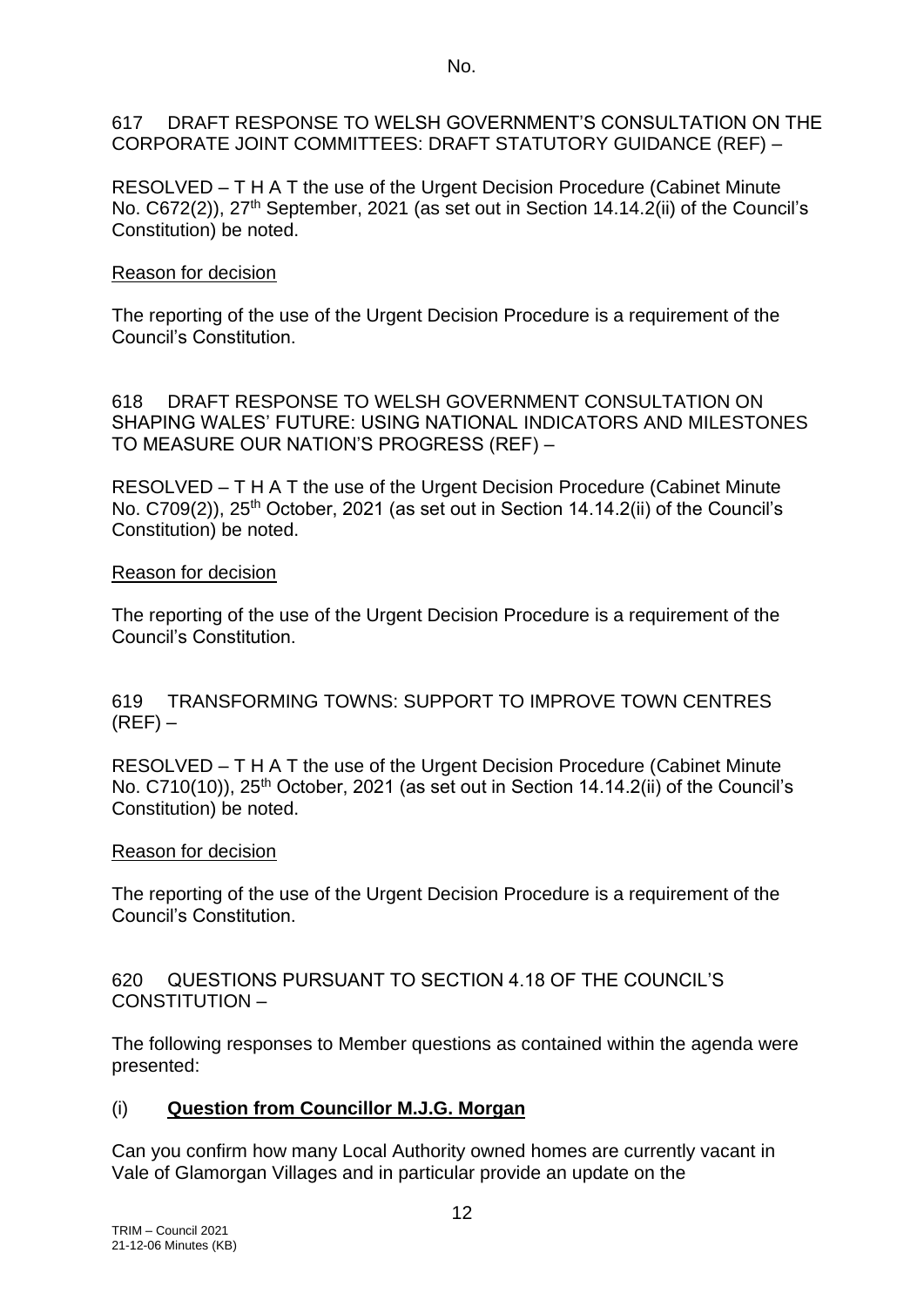proposed refurbishment of the four Local Authority owned houses in St. Georges-Super-Ely and the one in Pendoylan which have remained empty and neglected since at least October 2019?

### **Reply from the Cabinet Member for Housing and Building Services**

There are currently 10 council properties currently vacant in the rural Vale. Of these, 4 are undergoing minor repairs prior to reletting. Of the remaining 6 , 5 are long terms voids which include the non-standard Airey homes in St Georges and a vacancy in Pendoylan, void pending major structural repairs.

The four 'Airey' construction type properties in Castle Green, St Georges Super Ely, are on hold pending options appraisal / extensive works due to non-traditional house construction.

Whilst it had been anticipated initially to demolish and rebuild these homes significant increased building costs has caused the Council to review the financial viability of this project. Officers are currently reviewing the costs and options to establish the best practical solution for these properties

That review will be concluded shortly and the affected tenants will be consulted on the outcome of that options review.

#### **Supplemental**

Referring to the needs of the people who relied on Local Authority accommodation in the rural Vale and villages in that they should be given the same priority as those living in the urban areas, Councillor Morgan asked the Cabinet Member if she would confirm a timescale for when the work would be done as the properties had been empty for over two years.

The Cabinet Member confirmed that she had been in contact with two of the tenants affected who wished to return to the properties to discuss their options and a meeting would be held shortly. She acknowledged that delays had been encountered due to the original contractor's ceasing business which had resulted in a new tender exercise being undertaken. Options were being assessed in terms of the most economical way of progressing the required repairs.

### (ii) **Question from Councillor Dr. I.J. Johnson**

What Active Travel proposals are under consideration to help pedestrians of all mobility levels safely cross roads in the vicinity of Barry's Gladstone Bridge roundabout?

### **Reply from the Cabinet Member for Neighbourhood Services and Transport**

I can advise that various options are still being considered regarding the provision of appropriate crossing facilities at this important junction.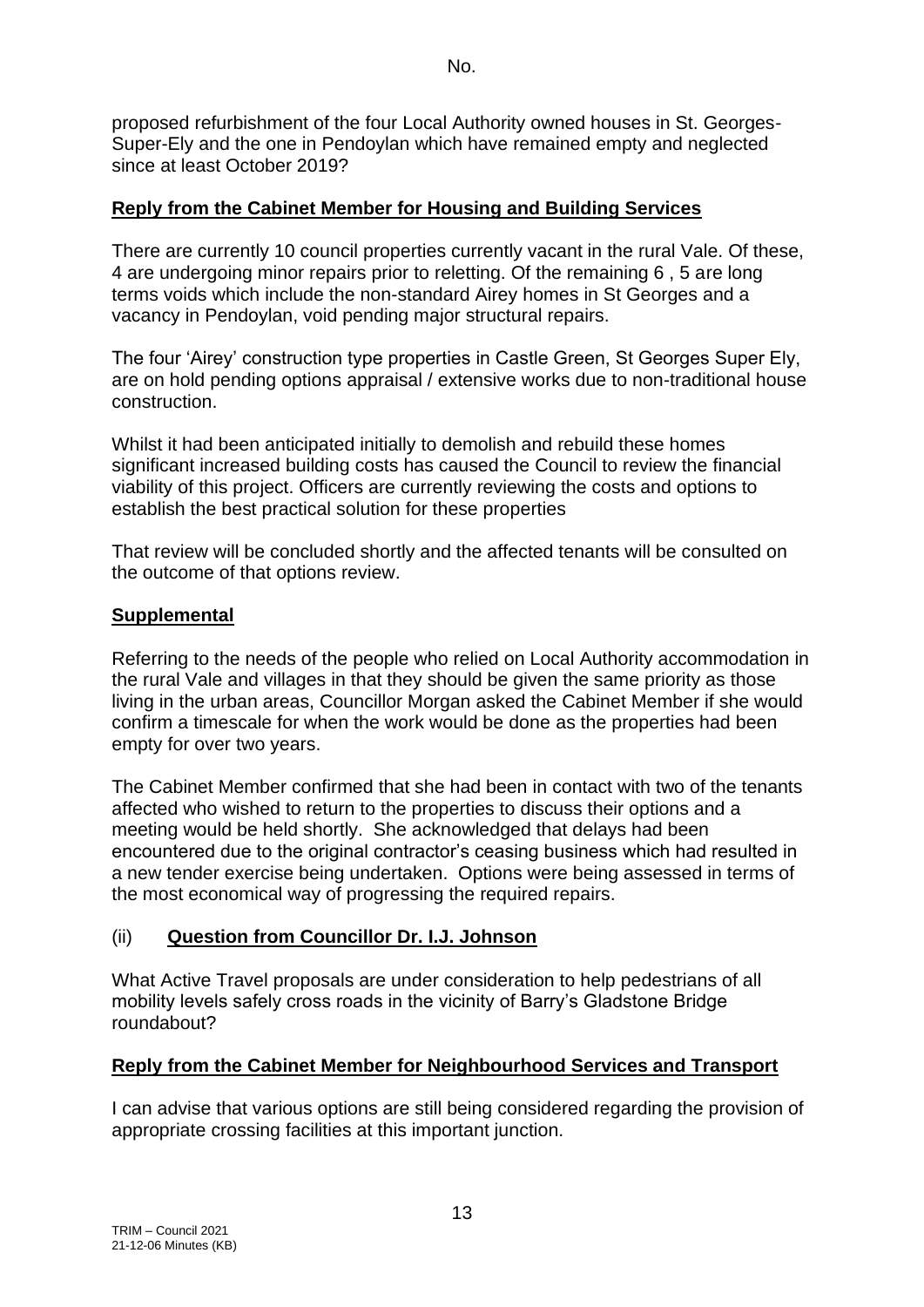As you will probably be aware all roads leading to Gladstone Road bridge are identified on the Council's draft Active Travel Network Map (ATNM) that is due to be submitted to Welsh Government later this month. These include the following active travel routes:

- VALE-SPR-Future-016C (Gladstone Road Bridge)
- VALE-SPR-Future-013A (Broad Street to Gladstone Road)
- VALE-SPR-Future-013B (Gladstone Road)
- VALE-SPR-Future-014B (Holton Road to Gladstone Road).

Further details of these can be found on the Council's website or by contacting the Council's Active Travel Officer.

As each of these schemes are developed crossing facilities for pedestrians and cyclists will be considered.

### **Supplemental**

Councillor Dr. Johnson indicated that as an able-bodied person he found it difficult to cross the road in the vicinity of Gladstone Road Bridge due to the speed of the traffic leaving the roundabout. Referring to the issue being discussed previously within the Barry Town Centre West Gateway scheme a few years ago, but had not been progressed, he asked the Cabinet Member to prioritise the work within future capital projects to ensure safety of residents.

Having every sympathy to the points made by Councillor Dr. Johnson, the Cabinet Member would take on board his comments.

### (iii) **Question from Councillor Dr. I.J. Johnson**

Which actions identified in the December 2020 s19 flooding reports will be undertaken by the Vale Council this Winter?

### **Reply from the Cabinet Member for Neighbourhood Services and Transport**

The Section 19 reports relating to the recent flooding in Dinas Powys and Sully are available on the Council's website. Both reports provide records of the incidents in December 2020 and advise of the recommended actions for the various risk management agencies. Currently the proposed actions are being considered together with their associated cost / benefits.

The Council has already undertaken a number of actions in Dinas Powys and Sully, including cleansing of the highway drainage systems and obtaining information regarding the flooding from the residents affected.

In terms of further actions this Winter, the primary action for the Council is to deliver a Property Level Protection (PLP) scheme for Sully, as lead local flood authority. In addition, last month Welsh Government granted funding for surveys and a business case to be progressed by the Council, in conjunction with the responsible agency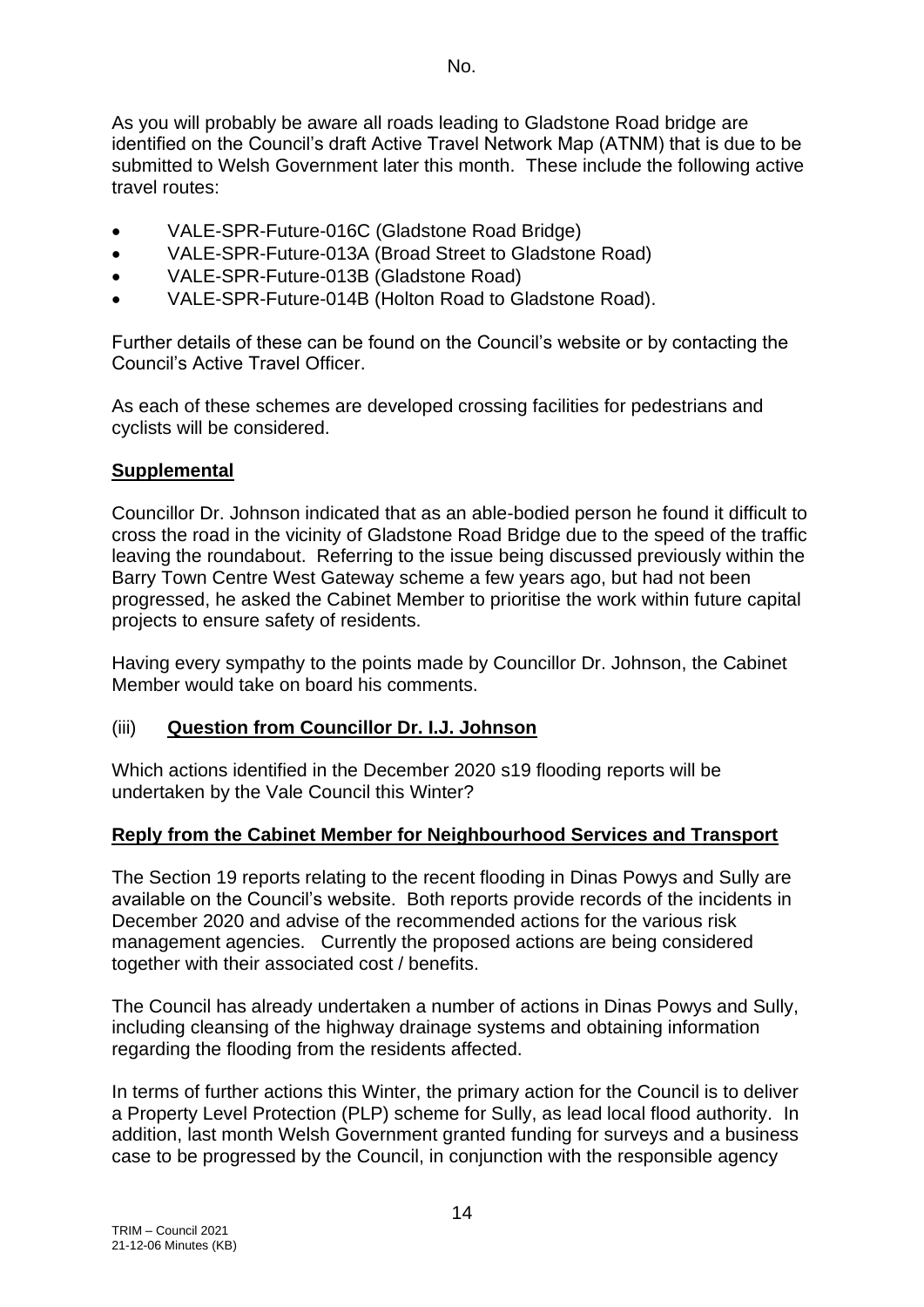NRW, for possible property level protection for up to 200 affected properties in Dinas Powys.

Working with the local communities, our emergency planning officers have developed a Community Flood Plan Guidance document aimed at improving community self-resilience. The document advises how local communities can best prepare themselves for flooding and is aimed at providing improved protection for life and property.

Our officers remain committed to continuing their work to support all communities affected by flood risk but there needs to be a recognition that the community themselves must also play their part in such matters as the effects of climate change become more and more challenging.

The community has to help itself especially as Court Road will not be available to store sandbags in the future. It is hoped that arrangements can be made with the local Community Councils to identify a location where sandbags can be stored in a local and accessible location.

#### **Supplemental**

Alluding to emergency plans for winter, Councillor Dr. Johnson enquired where the Council stood in terms of planning for officer availability and social services support for vulnerable people should flash flooding occur again in the Vale.

Referring to the need to consult officers to be able to respond, the Cabinet Member indicated that he would provide a written reply to Councillor Dr. Johnson and circulate it also to all Members of the Council.

### (iv) **Question from Councillor Dr. I.J. Johnson**

What plans does the Cabinet Member have to review and update the Vale's County Treasures list, and to engage with Welsh Ministers to provide better defence, in planning terms, of such important but not 'listed' buildings?

#### **Reply from the Cabinet Member for Legal, Regulatory and Planning Services**

Given the extensive amount of work associated with the development of the County treasures list and the fact that this work mainly focused on older properties of architectural historic merit it is not currently considered that there is a need to review the County Treasures list at this time. This is based on the following:

- 1. The inclusion of locally listed buildings on the County Treasures list does not have any immediate effect in law and they are not currently subject to any additional planning controls over alteration or demolition.
- 2. Since the list adoption, the Council has also adopted its Local Development Plan. Policy SP10 of the LDP requires development proposals to, amongst other things, preserve and where appropriate enhance the architectural and / or historic qualities of buildings or conservation areas, including locally listed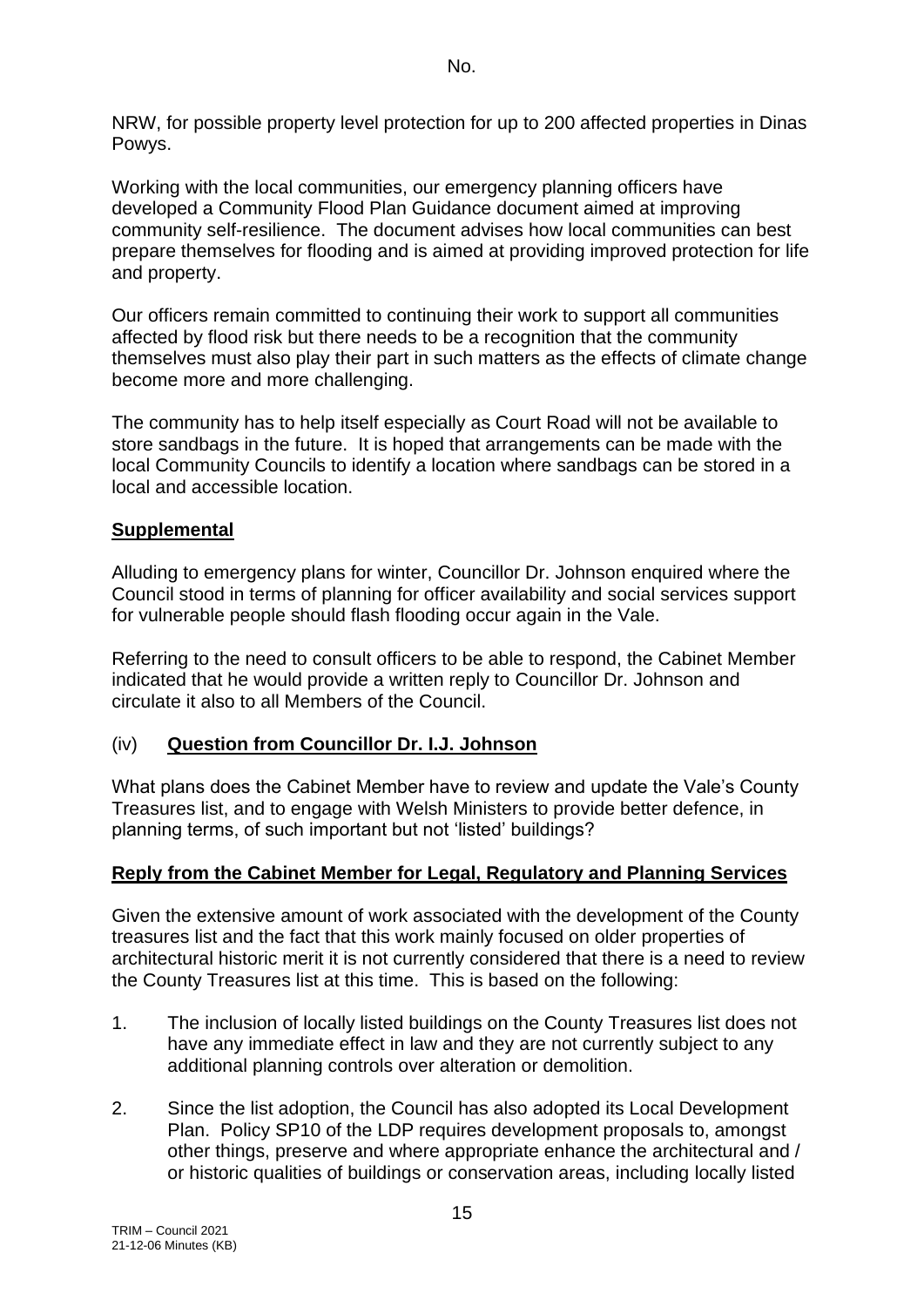buildings. The policy can be broadly interpreted to include all buildings of architectural or historic interest even where they are not included in the national or local list.

3. While it is recognised that there are buildings of merit in the Vale of Glamorgan that are not identified as County Treasures, just placing these on the local list would not afford any legal protection against demolition or damage.

#### **Supplemental**

Referring to Barry facing a heritage emergency as a large number of important buildings had been lost since 2007, Councillor Dr. Johnson was disappointed that the Cabinet Member did not feel it was worth conducting a review to update the List and asked the Cabinet Member to write to Welsh Government to ask for additional protection for buildings of merit within places which were not currently within the greater CADW listed scheme to provide ways and means of maintaining the heritage of the town that otherwise might be lost

The Cabinet Member, in referring to his earlier reply, reiterated that current Planning law and policy provided such protections and there was a role for local ward members to raise concerns and notify the Planning officers who could use such measures already contained within Article 4 of the Town and County Planning Development (General Permitted Development) Order 1995 which was used in the case, as Councillor Dr. Johnson was aware of, to remove permitted development rights relating to the demolition of Christ Church Presbyterian in Tynewydd Road, Barry.

#### (v) **Question from Councillor Dr. I.J. Johnson**

What assessment has the Cabinet Member made of the impact of the Nationality and Borders Bill upon the Council, when implemented, and its impact upon our work to support refugees and asylum seekers from Afghanistan, Syria and other war-torn countries?

#### **Reply from the Cabinet Member for Housing and Building Services**

While it is not anticipated the Nationality and Borders Bill will have a detrimental impact on refugees who arrive in the Vale of Glamorgan through the "regular" resettlement schemes, including Afghan refugees, the Council will continue to monitor its progress through Parliament and consult with the Welsh Strategic Migration Partnership and the Home Office to fully understand its implications.

We are also engaging with colleagues in the WLGA and working through the WLGA on these issues.

It is expected those who arrive through the Home Office schemes will continue to benefit from services which have been put in place to promote integration into our communities, including language training and employment support.

No.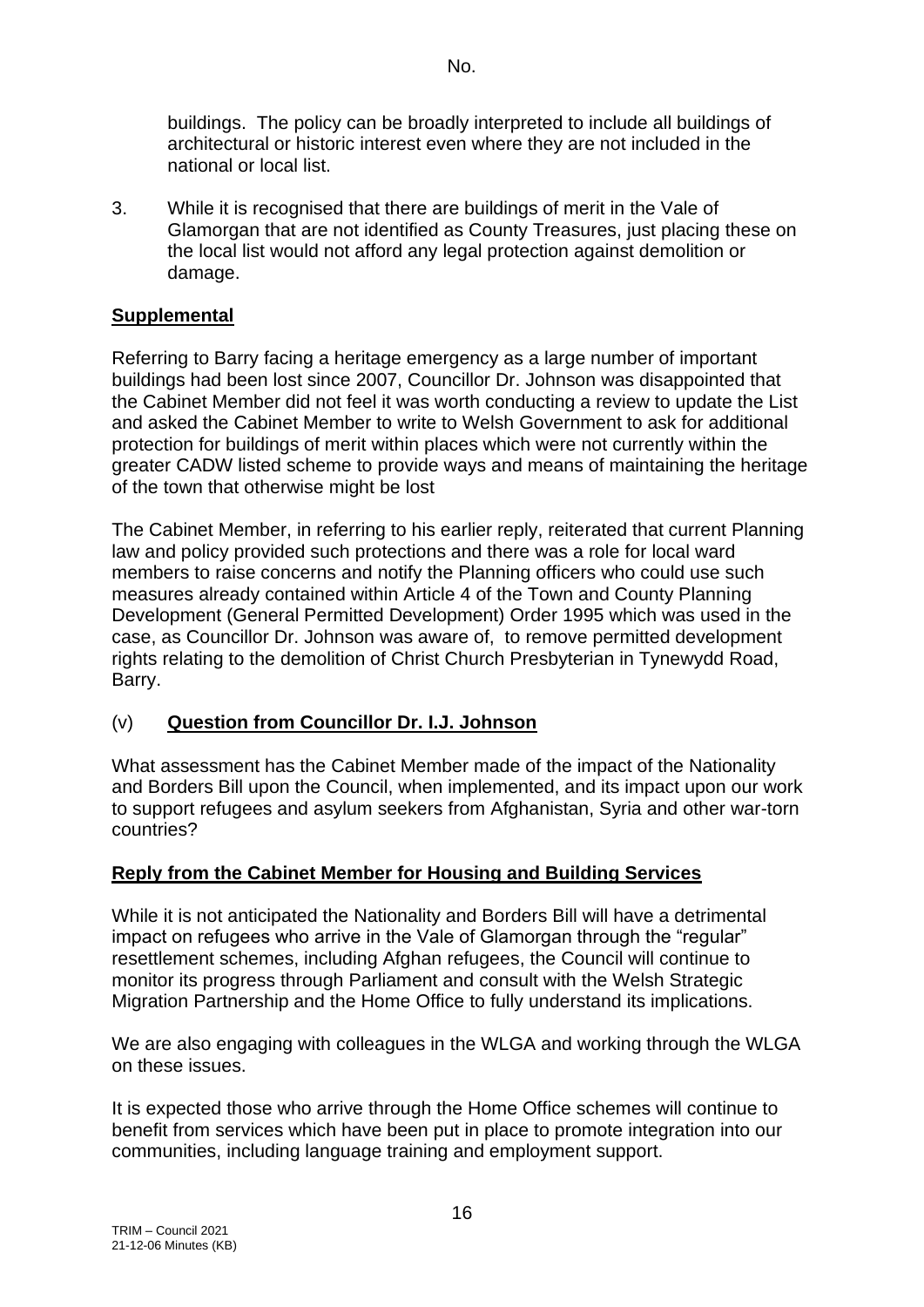# **Supplemental**

Alluding to the UK Government's Nationality and Borders Bill which he felt substantially undermined the Welsh Government's Nation of Sanctuary Pledges and the Council's own good intentions, whilst the Refugees Council had described it as cruel and punitive, Councillor Dr. Johnson asked the Cabinet Member to write to the Welsh Government to express concerns about the impact of the Bill and also remind those in power to help people under the Afghans Free Citizens Scheme.

Referring to the need to consult other stakeholders and officers to be able to respond, the Cabinet Member indicated that she would provide a written reply to Councillor Dr. Johnson and circulate it also to all Members of the Council.

### (vi) **Question from Councillor R. Nugent-Finn**

Can the Member please inform me of the outcomes and findings of any inspections on the parks and playgrounds in the ward of Cadoc and has any further funding become available for the regeneration of the Parks (Palmerston Estate, Pencoedtre Village and Western Square)?

## **Reply from the Cabinet Member for Neighbourhood Services and Transport**

I can advise that the recent playground inspections of the Croed Criafol play area at Pencoedtre Village, the Dobbins Road Play area in Palmerston and the Western Square play area were all satisfactory with no urgent works required. The Heol Lubren play area at Pencoedtre Village, which is in the Gibbonsdown Ward, was also found to be in a satisfactory condition. There is currently no funding available from S106 or the main annual asset renewal budget for these playgrounds for 2021 / 2022 and, unfortunately, there are other facilities that are in a poorer condition than these, such as, for example, the Knap skate park.

Even though our own funding options are extremely limited, officers continue to investigate all possible external funding streams for outdoor play area improvements, but such funding would have to be prioritised if received.

In the absence of the necessary funding to refurbish our older play area I would reassure you that our officers will continue to inspect and maintain them to ensure that they remain safe to use.

### **Supplemental**

Being reassured of the continual inspections, Councillor Nugent-Finn asked the Cabinet Member to explain where the funding of improvements to St. David Crescent and Belle Vue play area in Penarth came from.

From his memory the Cabinet Member recalled that some of the funding had been Section 106 monies albeit he could not be certain as the original question related to the Cadoc Ward. He would need to research the information before he could provide a reply and indicated he would provide a written reply to Councillor Nugent-Finn.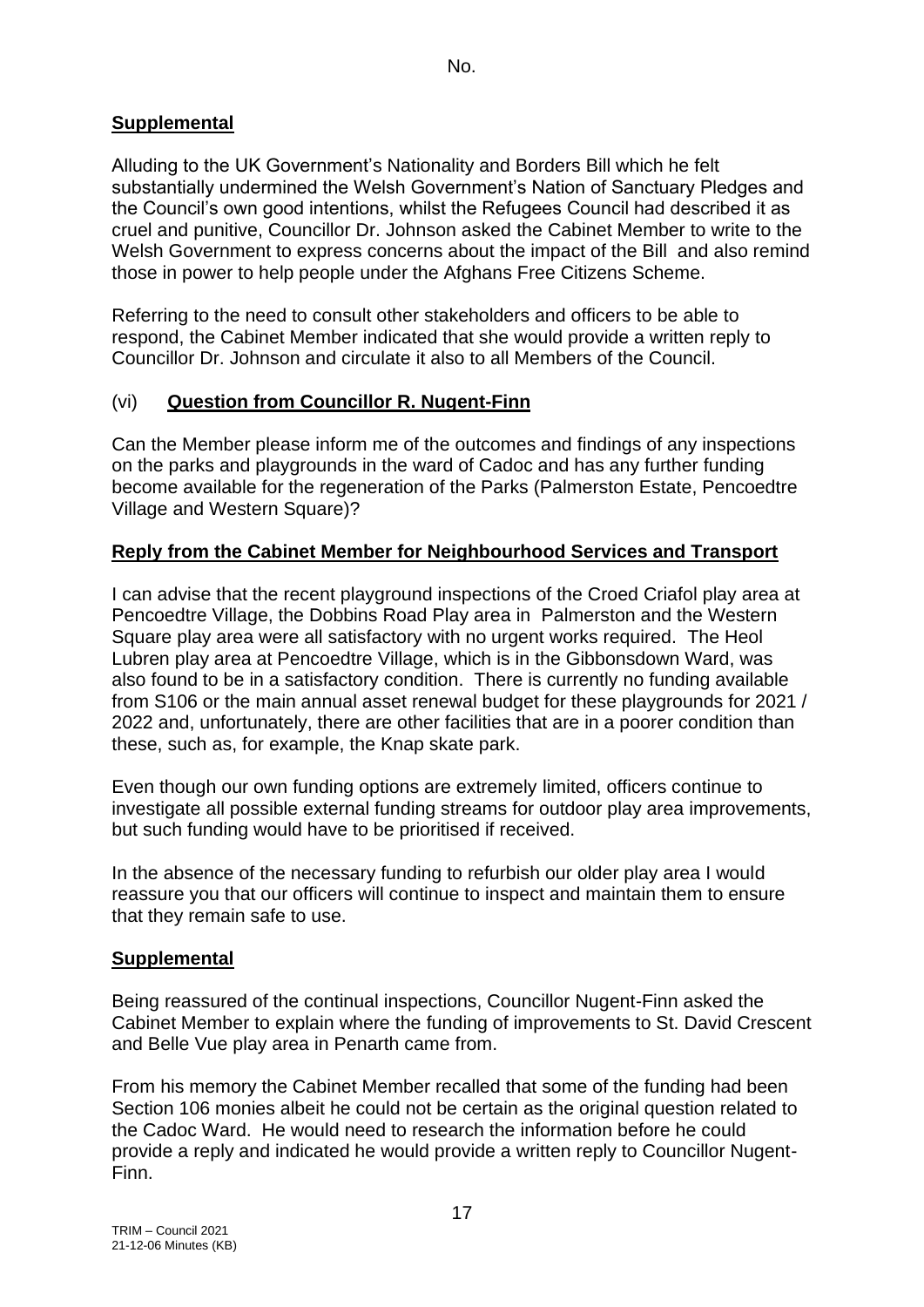## (vii) **Question from Councillor R. Nugent-Finn**

Can the Member please confirm the Vale of Glamorgan Council's position in conjunction with Welsh Government proposals to change the default speed from 30 to 20 mph on Cardiff Road Barry?

### **Reply from the Cabinet Member for Neighbourhood Services and Transport**

I can advise that Council Officers are liaising closely with Welsh Government and their consultants TfW to keep updated on any potential change in the default speed limit in Wales from 30 mph to 20 mph. Any exceptions as to where the 20 mph default speed limits might be delivered within the Vale, is still under detailed consideration based on specific criteria and mapping produced by Welsh Government. The date for implementation of the default 20mph speed limit is currently May 2023 subject to Welsh Government passing the necessary legislation.

All current 30 mph A and B class roads within the Vale of Glamorgan will be considered for change to 20 mph in accordance with specific criteria and further detailed assessment including Cardiff Road where it is currently 30 mph speed limit.

Further details on the 20 mph speed limit roll out can be found on the Welsh Government website.

I will provide reports to Cabinet and the relevant Scrutiny Committees as soon as there is a need for any Executive decisions on this matter, but currently this is some time away.

### (viii) **Question from Councillor R. Nugent-Finn**

Following a number of serious incidents on Cardiff Road including those reported to South Wales Police and those which have not, when will the Cardiff Road Active Travel Route be implemented and what are the Vale of Glamorgan's plans in the meantime to keep pedestrians, school children, cyclitis, motorists and vulnerable road users safe?

### **Reply from the Cabinet Member for Neighbourhood Services and Transport**

As you will know a Gateway enhancement scheme was implemented by the Council in December 2020 as requested by Councillors Neil and Anne Moore who are also Cadoc Councillors to encourage compliance with the speed limit entering the 30mph section of Cardiff Road, Barry. The Belisha beacons at the zebra on Cardiff Road, Barry were also upgraded to "zebrite beacons" in 2017 / 2018. The ultra-visible halo makes the crossings highly visible in all light conditions to oncoming traffic. At this time as well all road markings were refreshed.

As far as I am aware fortunately none of the three personal injury collisions (PICs) during the latest 5-year period (100m either side of a zebra crossing) involved pedestrians.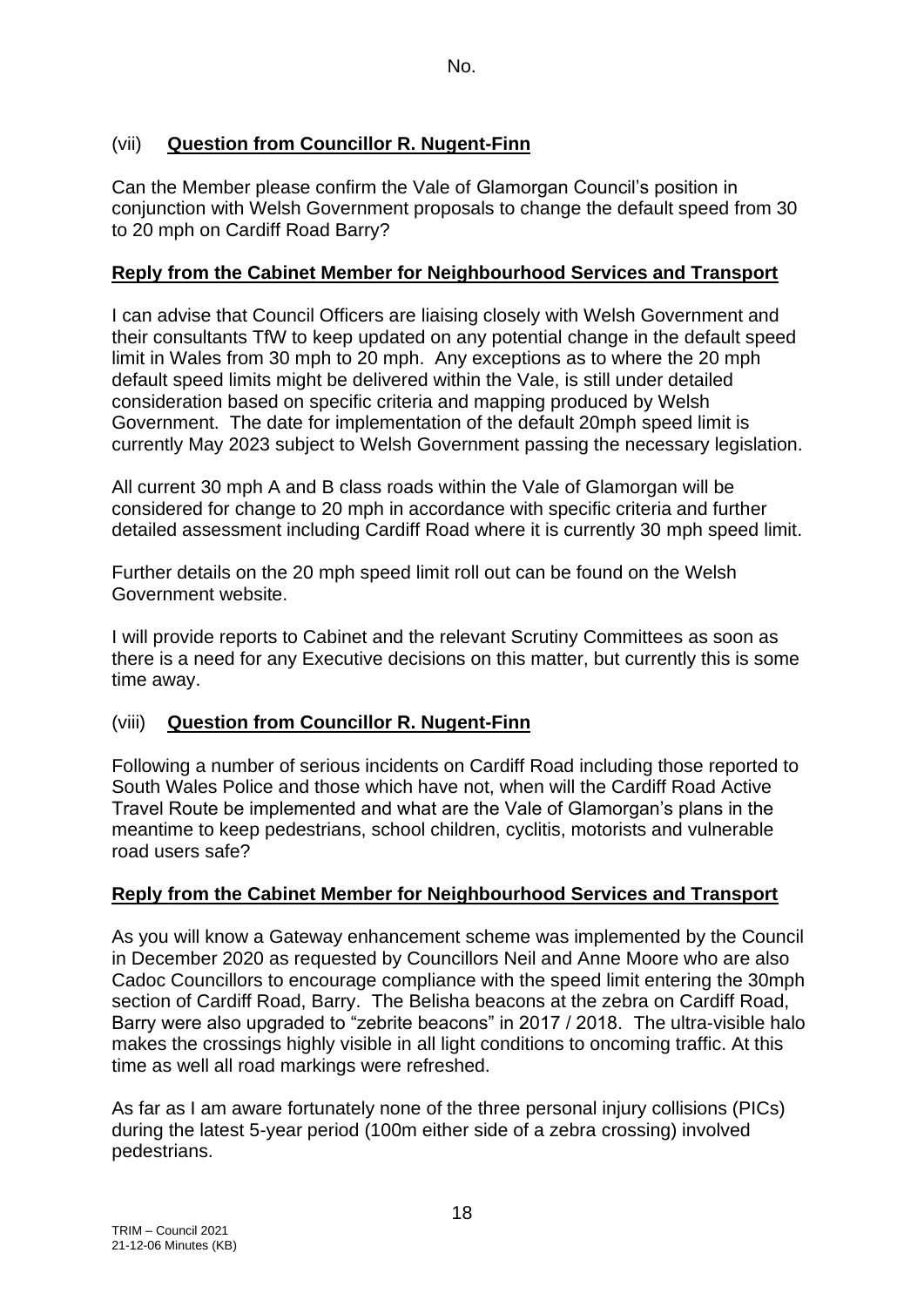All schools in the Vale are offered Kerbcraft and Cycle Proficiency Training from our Road Safety Team so that road safety is promoted and encouraged in children from a young age.

Further to this a Public consultation on a proposed Active Travel route for Cardiff Road was held between 15<sup>th</sup> September to 12<sup>th</sup> October 2021. 279 responses were received through an online survey, 3 responses via email, as well as comments from two of the ward members, Councillors Neil Moore and Anne Moore.

Of those that responded 68% think that the plans to improve active travel route in this area are positive. The results are currently being analysed and a consultation report is being written with a decision as to whether to apply for full funding for the scheme to be made in January 2022.

### (ix) **Question from Councillor R. Nugent-Finn**

Can the Member please provide details and breakdown of figures of attendance, engagement and subsequent uptake of the recruitment event held in Penarth at the beginning of November and why it was not partnered with the Vale and DWP Opportunity Knocks project which seeks to develop skills and secure employment?

### **Reply from the Cabinet Member for Social Care and Health**

We had 24 suppliers at the recruitment event in Penarth at the beginning of November. This was a joint event held with independent providers of domiciliary care, nursing care and residential care and our internal Vale Community Resource Service and Residential Homes. 26 interested individuals attended the event. We have had a number of enquiries since the event but are unable to provide a specific figure as to the number who have subsequently taken up a caring role as all attendees liaised with individual providers directly.

Paul Pickering, Employment Mentor (School Improvement and Inclusion Division) from Barry Community Enterprise Centre (BCEC) attended all day and we liaised with Beryl Williams, Barry Job Centre, and Carolyn Griffiths, Penarth Job Centre, to advertise and signpost from the Job Centre perspective. Both attended on the day to show their support. The event is one initiative amongst a number, to support the recruitment and retention of care staff. We will be planning an event in Barry in the new year so will explore as part of those arrangements to see if there is any further engagement required with DWP Opportunity Knocks.

# **Supplemental**

Being happy to personally assist in supporting the Barry event, Councillor Nugent-Finn referred to those agreements, recruitment and outcomes and enquired if the Cabinet Member had considered working with existing Vale schemes such as Opportunity Knocks, as they supported the development of skills to secure employment?

Reminding Councillor Nugent-Finn that the Council was already working in partnership, the Cabinet Member referred to the Fast Track 2 Care programme, to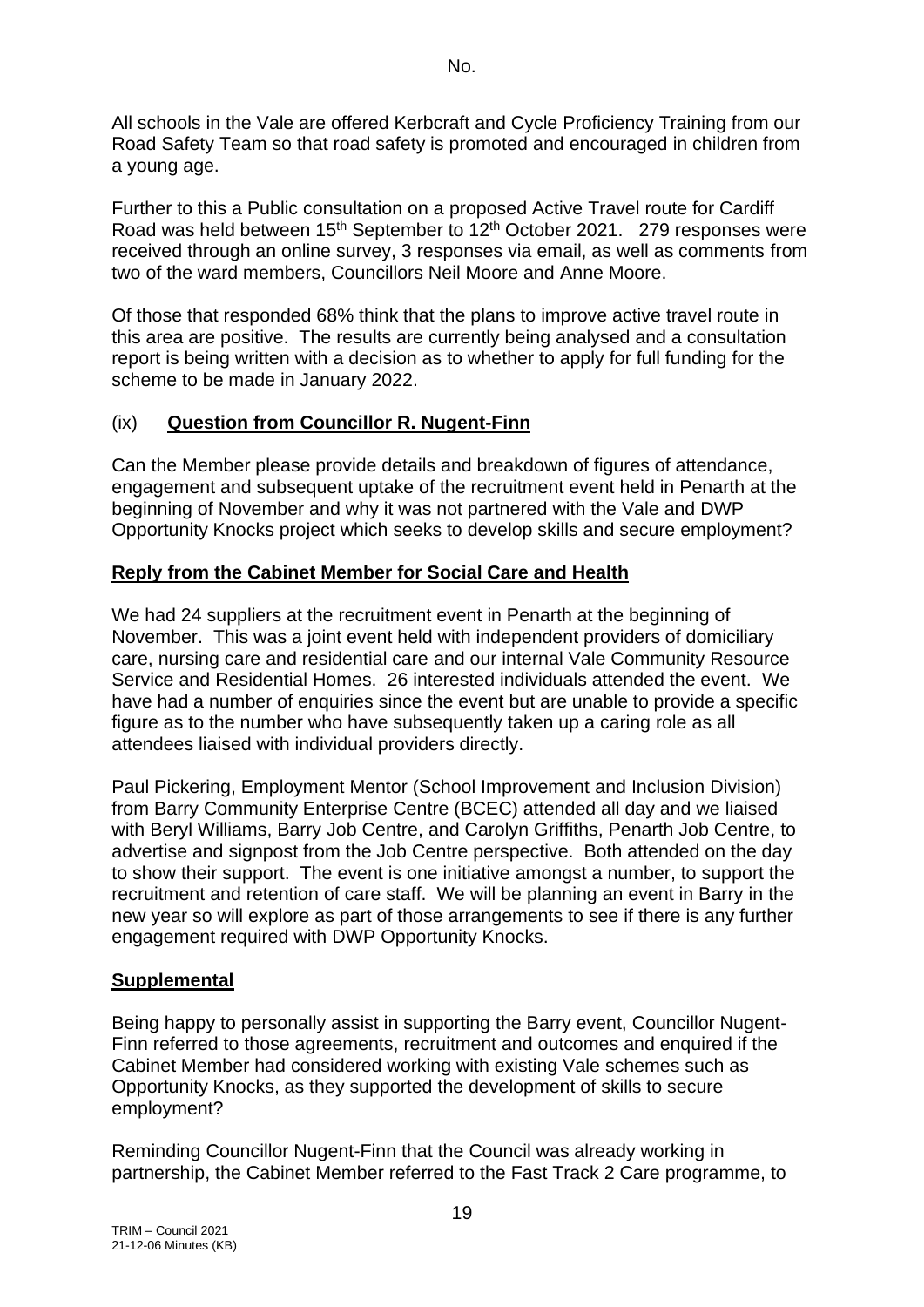be launched shortly in the New Year which would opportunities for individuals to have a 2 week intense course of training and support, and hoped Councillor Nugent-Finn could get involved by sharing details. All possible programmes could work in partnership given the recruitment crisis in care and the Council was doing everything possible to work with as many people as it could to get as many carers into the system as possible.

## (x) **Question from Councillor G.D.D. Carroll**

Will the Leader please provide an update on the potential impacts of the Omicron variant of SARS-CoV-2 on the provision of services by the Authority?

## **Reply from the Leader**

Thank you for your question, but it is too soon to estimate the potential impact of the Omicron Variant of Covd-19, but clearly everyone should take the potential impact of this variant seriously and continue to take the necessary actions to prevent the spread of any Covid-19 variant. At the moment I am unaware that there are cases within our county, but all indications are that this will not continue to be the case. Hence my comment about still taking the necessary precautions.

That said our understanding of the transmissibility of the Omicron variant and its potential impacts is still developing. The Council is working closely with public health partners to put in place measures that will continue to protect the most vulnerable in our communities and as you know Governments have already made some changes to the law on arriving travellers and other protective measures.

Any further restrictions and subsequent associated advice will be publicised and promoted by this Council to ensure the public are aware of any actions they need to take, including any further vaccinations that may become available.

### **Supplemental**

Endorsing the Leader's comments and referring to the work was undertaking in partnership with the public health partners to monitor the Omicron variant, Councillor Carrol enquired if the Leader or officers had held any meetings with either Welsh Government or Public Health Wales in relation to the variant and were there any further meetings planned in the coming days or weeks?

Confirming that fortnightly meetings were being held with the Health Authority and members of Public Health Wales on a fortnightly basis and attended by himself and the Managing Director the Leader indicated that if, as it appeared the situation worsened, meetings could return to meeting once a week. He also continually met with Welsh Government Ministers on various topics and that also included the pandemic. In addition, the Council's Senior Management Team met on a fortnightly basis to deal with matters relating to the Pandemic. He assured Councillor Carroll that he would continue to meet and discuss with the various stakeholders and he singled out the work of the Track and Trace Officers for praise who worked with the Police on the joint enforcement teams.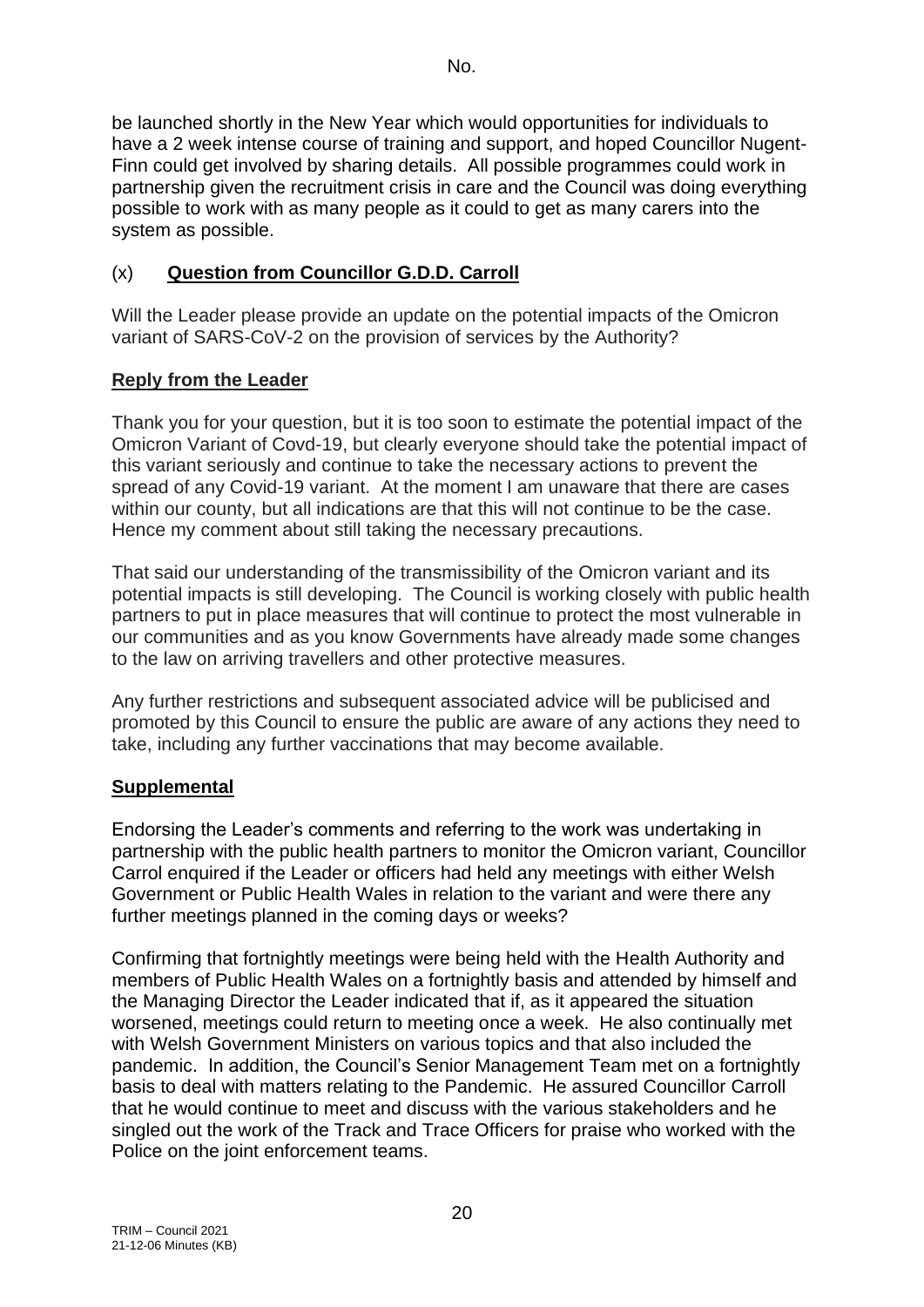## (xi) **Question from Councillor G.D.D. Carroll**

Will the Cabinet Member please provide an update on discussions the Authority has had with Cardiff and Vale University Health Board regarding GP provision in the Eastern Vale?

## **Reply from the Cabinet Member for Social Care and Health**

I'm happy to provide an update as requested, but given that there is nothing specific for me to address, all I can really say is that I am in regular discussion with the UHB on matters relating to GP services across the Vale of Glamorgan, with a focus more recently on the Eastern Vale. I know senior officers also have similar dialogue with officials in the UHB. If Councillor Carroll has something more specific in mind, then hopefully I can address his more specific points.

# **Supplemental**

Referring to his constituents' concerns relating to the planned closure of Albert Road Surgery in Penarth in March 2022 and the impact that this would have on GP provision in the Eastern Vale area, Councillor Carroll asked the Cabinet Member to write to the Cardiff and Vale UHB to express these concerns and press and request assurances that that provision would be maintained.

Referring to himself as being a patient of Albert Road Surgery and as a resident in the Eastern Vale, the Cabinet Member was sure that Councillor Carroll would have seen the press release jointly issued with the UHB, and emphasised that the Council had already made a number of suggestions and offers to the UHB regarding potential options and short term suggestions so that patients could continue to receive the service, these included pinpointing certain sites and buildings that could be used to accommodate Albert Road Surgery in the short term. This was all whilst recognising that the provision of GP surgeries was a matter for GPs themselves and the UHB. He was happy to formally write, but as indicated the Council was already dialogue and offering support in terms of solutions and also wanted to impress on the UHB that it was important that all patients were reassured the situation could not wait until March next year. He hoped that the UHB followed through on that and shared information. He understood that there would be an opportunity to transfer patients but wanted the UHB to provide details so that residents / patients understood the situation affecting that Surgery. He feared that this was not an isolated development given comments from members of the Government, at Welsh and UK level, about the effects on GP recruitment and said he was 100% engaged with the UHB in trying to work through whatever solutions were identified, as were other senior Councillors and officials in the Council.

# (xii) **Question from Councillor J.E. Charles**

Will the Cabinet Member please confirm if there are plans for more Lodges like those at Court Road?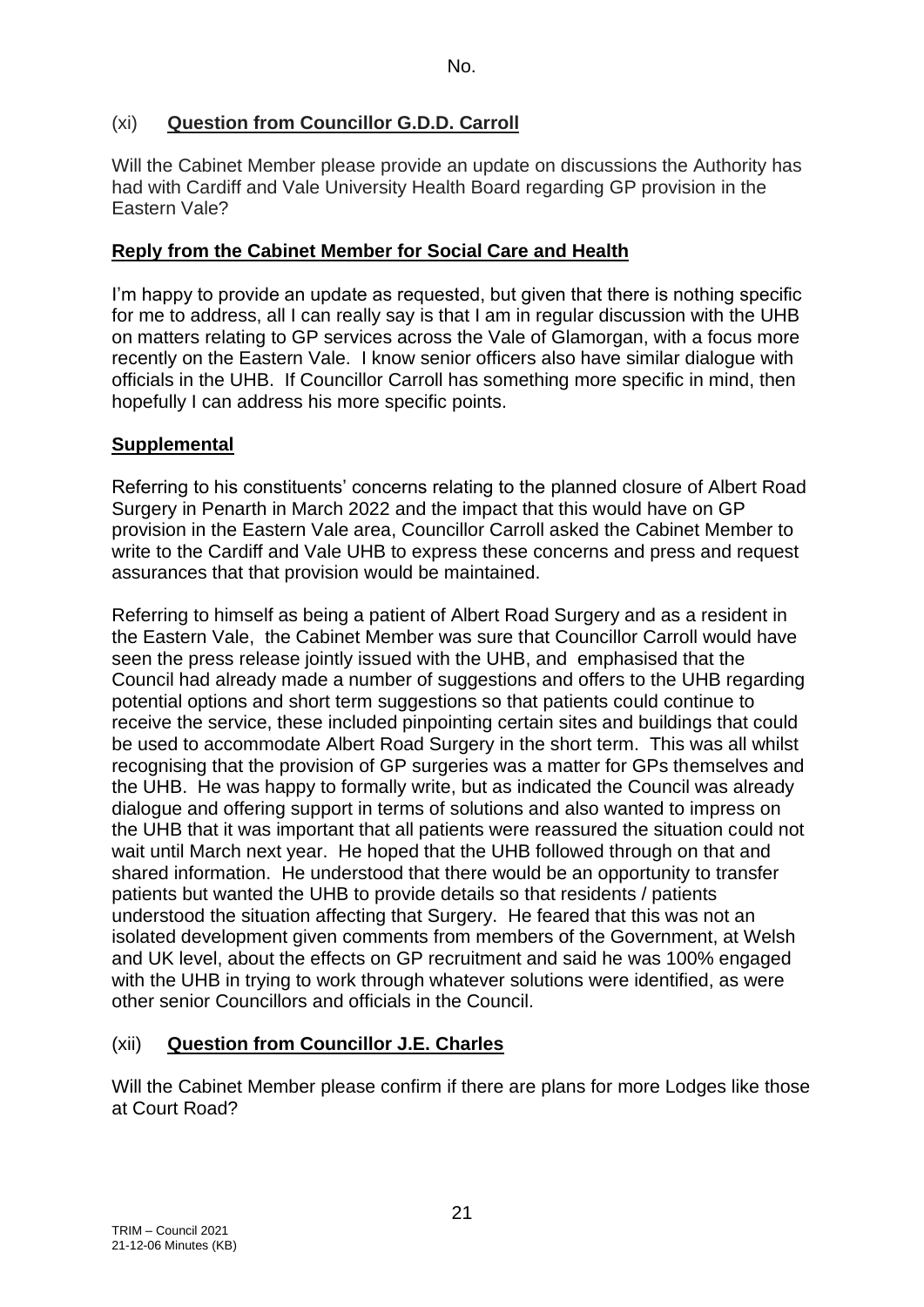### **Reply from the Cabinet Member for Housing and Building Services**

In starting can I say how thrilled I am to see the step up accommodation developed at Court Road. It is the envy of many Local Authorities who have asked to visit the site. I am delighted that the Vale is leading the way in this kind of provision, which is so essential to ensure our most vulnerable residents have a roof over their head.

The Housing Development team continues to search for and evaluate sites in order to determine their potential for additional Emergency Housing Schemes (lodges), similar to that at Court Road. Former HRA garage sites, parking areas and general fund land holdings are currently being considered.

The Housing Development team is also seeking to repurpose general fund buildings and acquire property from the open market for conversion, to increase the supply of temporary accommodation.

### **Supplemental**

Referring to the mental wellbeing and the pride which the residents now had living in the lodges and to the work to their gardens as being wonderful, Councillor Charles referred to the 65 homeless people living in temporary accommodation and asked the Cabinet Member how long it would be before they could be allocated more permanent accommodation.

The Cabinet Member indicated that there were 240 homeless people in 3 hotels in the Vale of Glamorgan and that was why the Council was looking at other suitable sites however, she could not provide a definitive date when these persons would move into permanent accommodation. The Council was liaising with private landlords, but until the Council could build more properties it would be a continuing challenge to house those on the waiting list for a Council property.

### (xiii) **Question from Councillor J.E. Charles**

Why are the public not issued with a 12 or 18 month gallery exhibition plan?

### **Reply from the Cabinet Member for Leisure, Arts and Culture**

I don't really understand the question, given that all information in relation to the Gallery's activities and exhibitions have been marketed with the support of Council's Communications Team, and have featured on the Vale of Glamorgan website, social media, local press and via Eventbrite.

There is an indicative twelve-month gallery plan for 2022 which is being finalised, pending confirmation with each exhibitor and will be published shortly.

### **Supplemental**

Alluding to the criticism of the communications from the Gallery in a recent consultation exercise and the current limited exhibition programme, Councillor Charles enquired when a full programme would be implemented.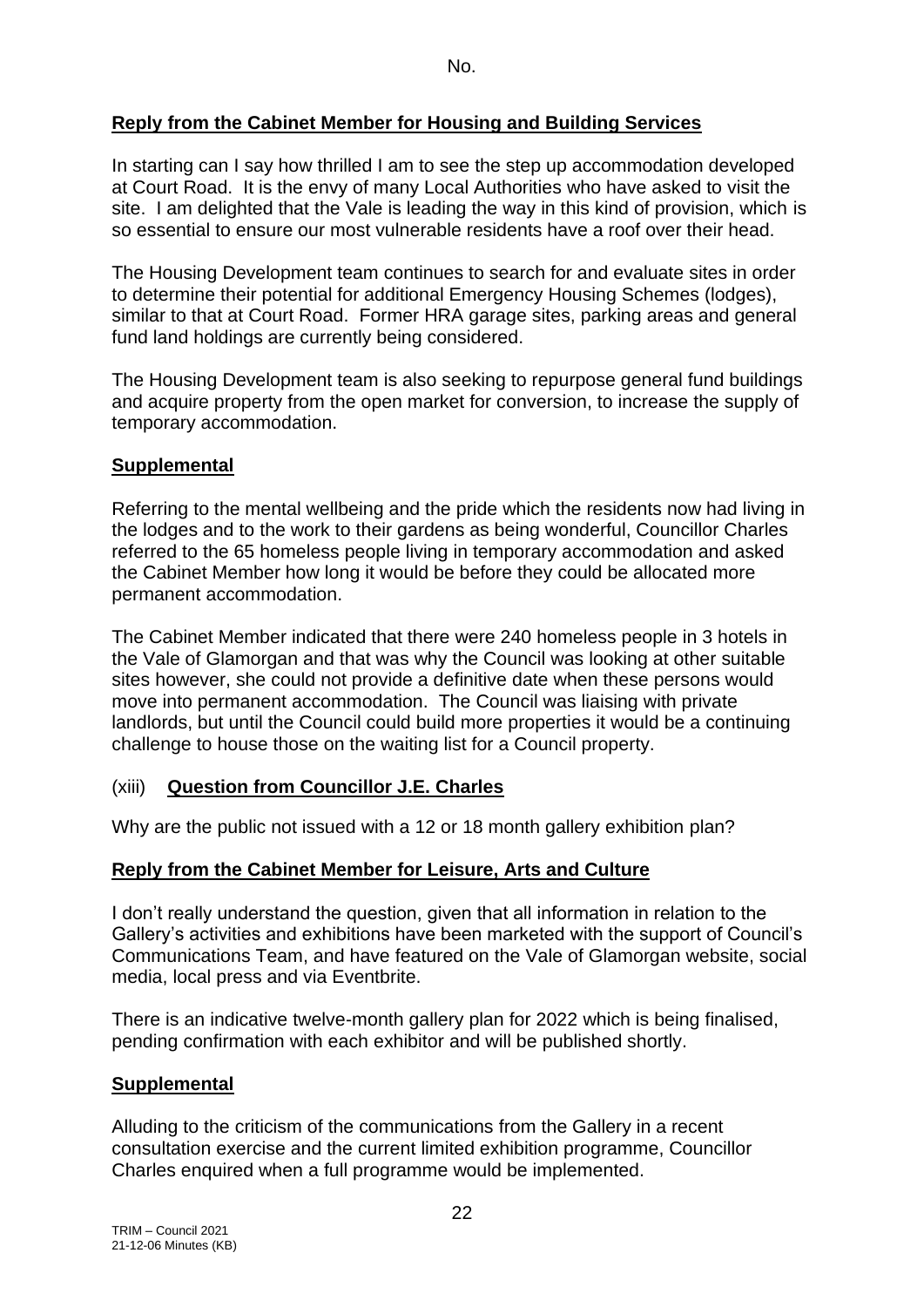The Cabinet Member alluded to the obvious challenges presented as a consequence of the Pandemic for galleries to operate, what the public could do and artists prepared to allow their work to be shown and reminded Councillor Charles that throughout the pandemic online exhibitions had been available and could be accessed from the safety of their own homes if they were unsure about leaving home. She was well aware of what the consultation response said, she referred to the current exhibition at the Gallery by "The Welsh Group" which was a multimedia exhibition from various artists from across the Vale. Restrictions had to a certain degree impacted on the operation of the Gallery, but there were ongoing events both in Arts Central and across the Vale.

# (xiv) **Question from Councillor J.E. Charles**

Can Schools / Colleges be more involved in gallery activities and exhibitions?

Although the above question had been included in the agenda, Councillor Charles in acknowledgement of the response to the previous question in relation to gallery plans, stated that she was happy to proceed without a response but enquired "Could the Gallery co-operate with the new expressive arts curriculum in Wales and host events and exhibitions which would help Vale teachers deliver this new curriculum. This space would and should then function better for young people doing drama, photography, arts, textiles, music, etc. and would also help to regenerate the town centre".

The Cabinet Member indicated that she would certainly take all the points on board advising that the Council had lots of plans to involve young people but thanked Councillor Charles for making the suggestion advising that she would discuss with officers what could be done in relation to the request. The Council had also previously held successful exhibitions and by way of an example referred to the exhibition by the Cardiff and Vale College art students.

# (xv) **Question from Councillor V.P. Driscoll**

Will the Cabinet Member for Highways and Visible Services please give an update on how much revenue carpark parking charges have brought in to date?

# **Reply from the Cabinet Member for Neighbourhood Services and Transport**

The total income for all car parks in the Vale of Glamorgan from 1<sup>st</sup> April to 26<sup>th</sup> November, 2021 is £773,144 (excludes VAT).

# **Supplemental**

Alluding to several Councils around Wales, Councillor Rowlands enquired if the Council would be getting into the Christmas spirit and cancelling parking charges for the Christmas and the New Year periods?

The Cabinet Member, whilst acknowledging the suggestion as one that was interesting, reminded Councillor Driscoll that the purpose of introducing car parking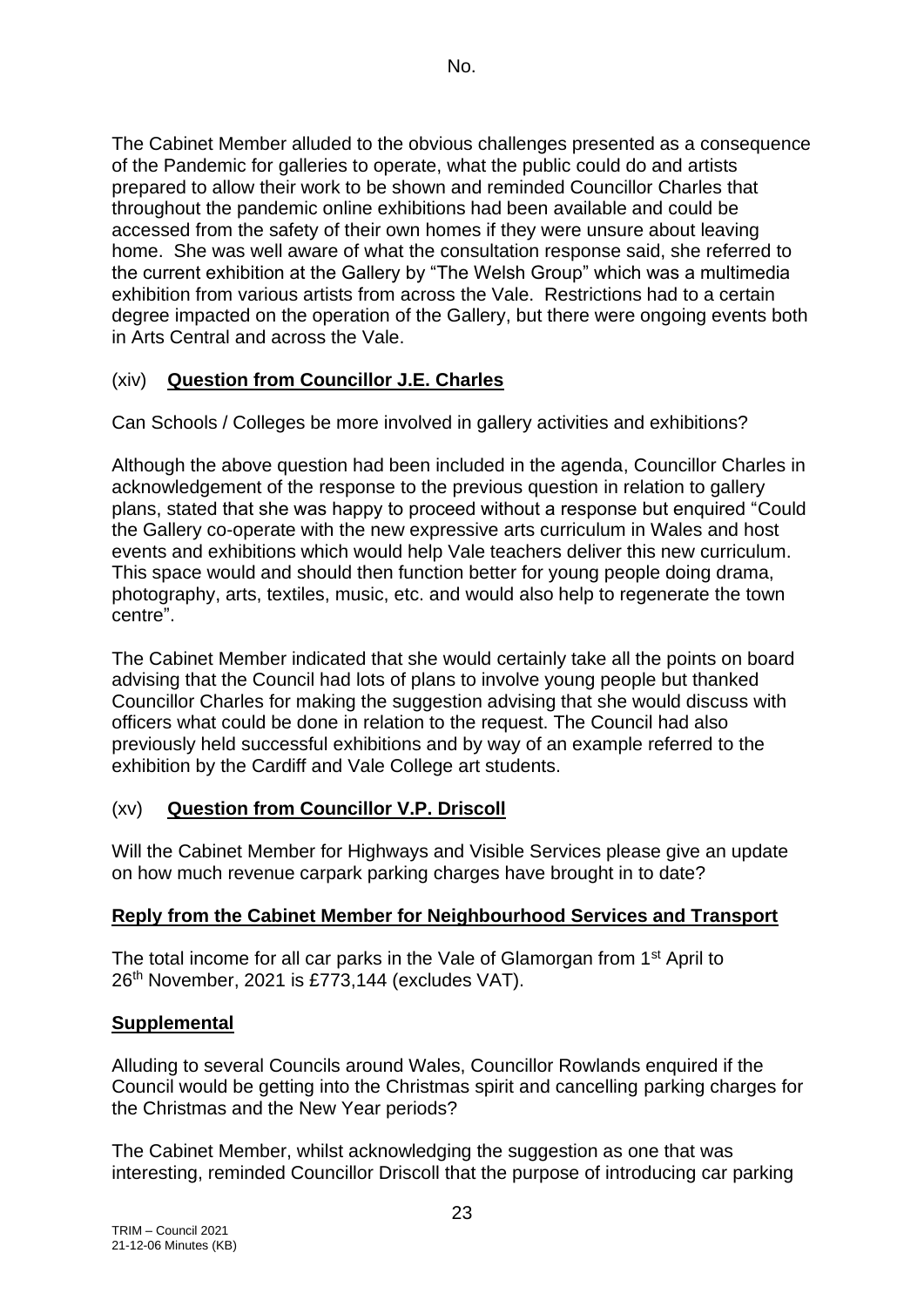charges was to encourage churn and turnover and the feedback received to date had been that this had been substantially achieved. Therefore, it was clear that it was helping to get more shoppers into town to shop and then go home and let other shoppers visit. He had no plans to disturb that.

## (xvi) **Question from Councillor L.O. Rowlands**

Will the Cabinet Member for housing inform us how many repairs have been made to Council properties within the last year?

## **Reply from the Cabinet Member for Housing and Building Services**

The responsive repairs completed on Council properties from 01/04/21 – 31/10/21 are 5,274.

The responsive repairs completed on Council properties from 01/04/20 – 31/03/21 are 6,741.

### **Supplemental**

Councillor Rowland, referring to a 4 month waiting period for what the tenant and he considered the repair as urgent repair and therefore as being unacceptable, asked the Cabinet Member if she would do everything in her power to ensure that Council tenants were not waiting such times for urgent repairs.

The Cabinet Member asked Councillor Rowlands if he would provide the appropriate details to her and she would personally look into the matter.

### (xvii) **Question from Councillor L.O. Rowlands**

Will the Leader please give us update to when he is expecting us to return to the Chamber or have some sort of hybrid model?

### **Reply from the Leader**

As I will advise Mrs. Ockerby, in response to her question as part of the next agenda item, I will also remind all Members of this Council that work from home advice continues to be relevant in Wales, and as a public Authority, we need to be mindful that we lead by example. This is particularly relevant given the ongoing and concerning high number of Covid-19 cases and the pressures on the health and social care setting. To encourage large scale public meetings at such a time would be inappropriate.

I also find Councillor Rowlands' question surprising given the changing situation relating to the new multi variant mutation, Omicron. The Pandemic is far from being over.

With regard to a hybrid solution for meetings, the Council is currently working with its provider CIVICO in tailoring an app (Civico app) to meet the needs of the Council which will also include a Welsh translation facility. A report detailing the work

24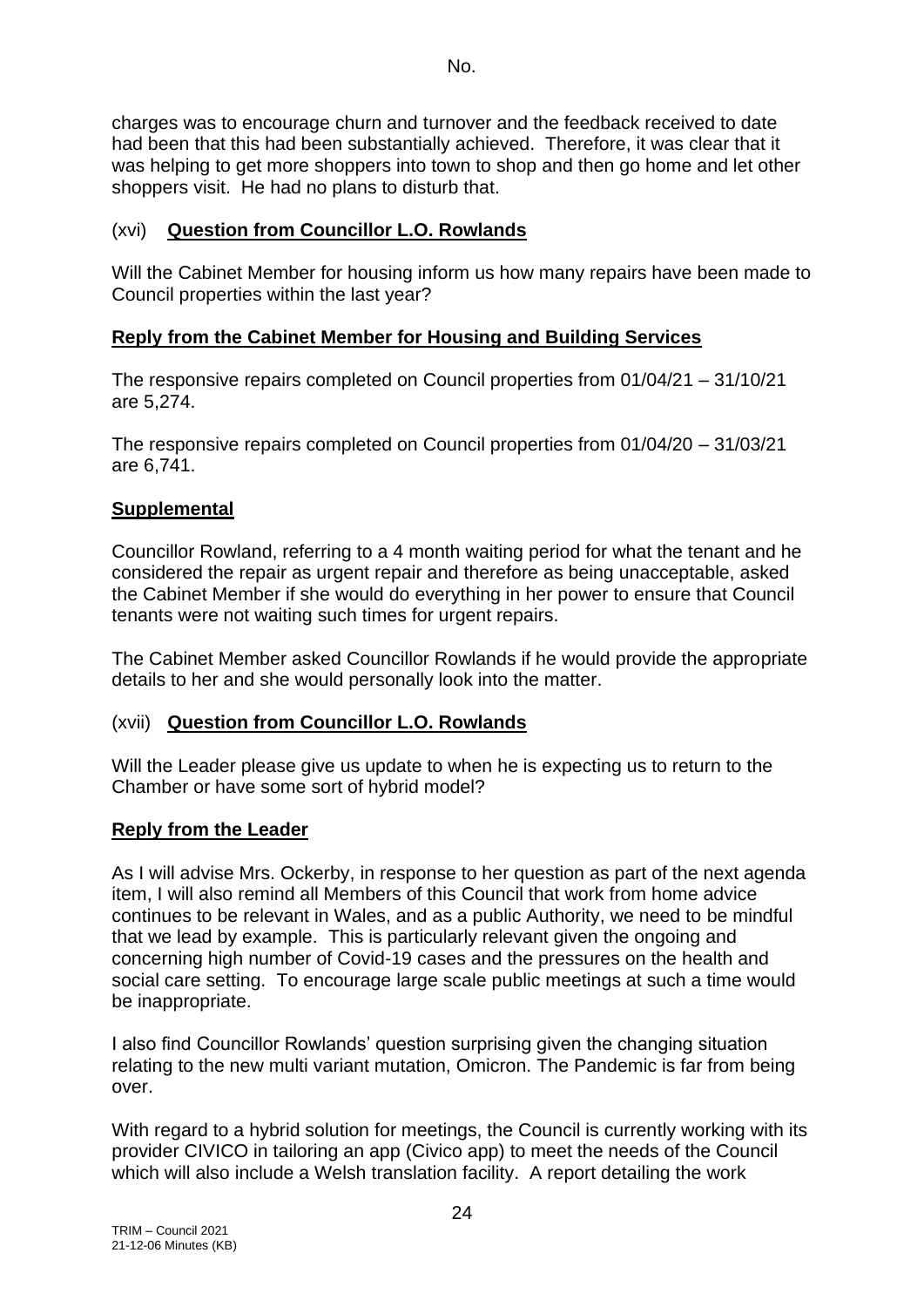undertaken to date is to be presented to Cabinet shortly which will include details of a training timetable for Elected Members and officers of the Council in use of the app over the coming months. The Civico app can be used on both a virtual and hybrid basis, but as I have already mentioned, in line with WG advice Council meetings will continue to be held on a virtual basis until determined otherwise. Any move to vary from this stance, would in my view be inappropriate and unnecessary, especially as meetings function perfectly well on a virtual platform.

In fact everybody can meet quite cheerfully as we are. I know there will be some exceptions because clearly in terms of some meetings they may need to be face to face but in general we will not be having meetings within the office unless it was absolutely necessary.

## **Supplemental**

Councillor Rowlands, being baffled by the Leader's response given that the Welsh Government / Assembly met in person as well as using hybrid facility and also Town and Community Councils, himself sitting on Barry Town Council, asked the Leader why there was one rule for the Council and one rule for Welsh Government.

The Leader did not consider it was for him to say what other bodies should do and reiterated some of the points he made in response to the original question in regard to working with the Council provider, Civico and the benefits the App would bring. He did not see why the Council should as there was no democratic deficit using virtual meetings and Members could engage and debate perfectly reasonably as in the case of the meeting currently being held. He saw no reason why Elected Members or the public should be placed at risk, especially given the increased risk to health relating to the Omicron variant.

### 621 PUBLIC QUESTIONS –

The following questions were submitted and replied to as shown, in accordance with the protocol agreed by Council on 5<sup>th</sup> May, 2010.

### (i) **Question from Dr. A. Barratt**

How many pupils will be on the roll of South Point Primary, the new 210 place school in Rhoose, when it opens in early 2022, and what does the Council estimate the roll will be at the start of the school year in 2022/23, 2023/24 and 2024/25?

### **Reply from the Cabinet Member for Education and Regeneration**

South Point Primary School would be open to pupils from 28th February, 2022 following the end of the spring half term.

Currently there would be 77 pupils on roll when the new site was operational. The Council was currently accepting applications for reception places for September 2022 and had so far received 7 first preference applications for the reception intake since the process opened on  $5<sup>th</sup>$  November. This was encouraging as the process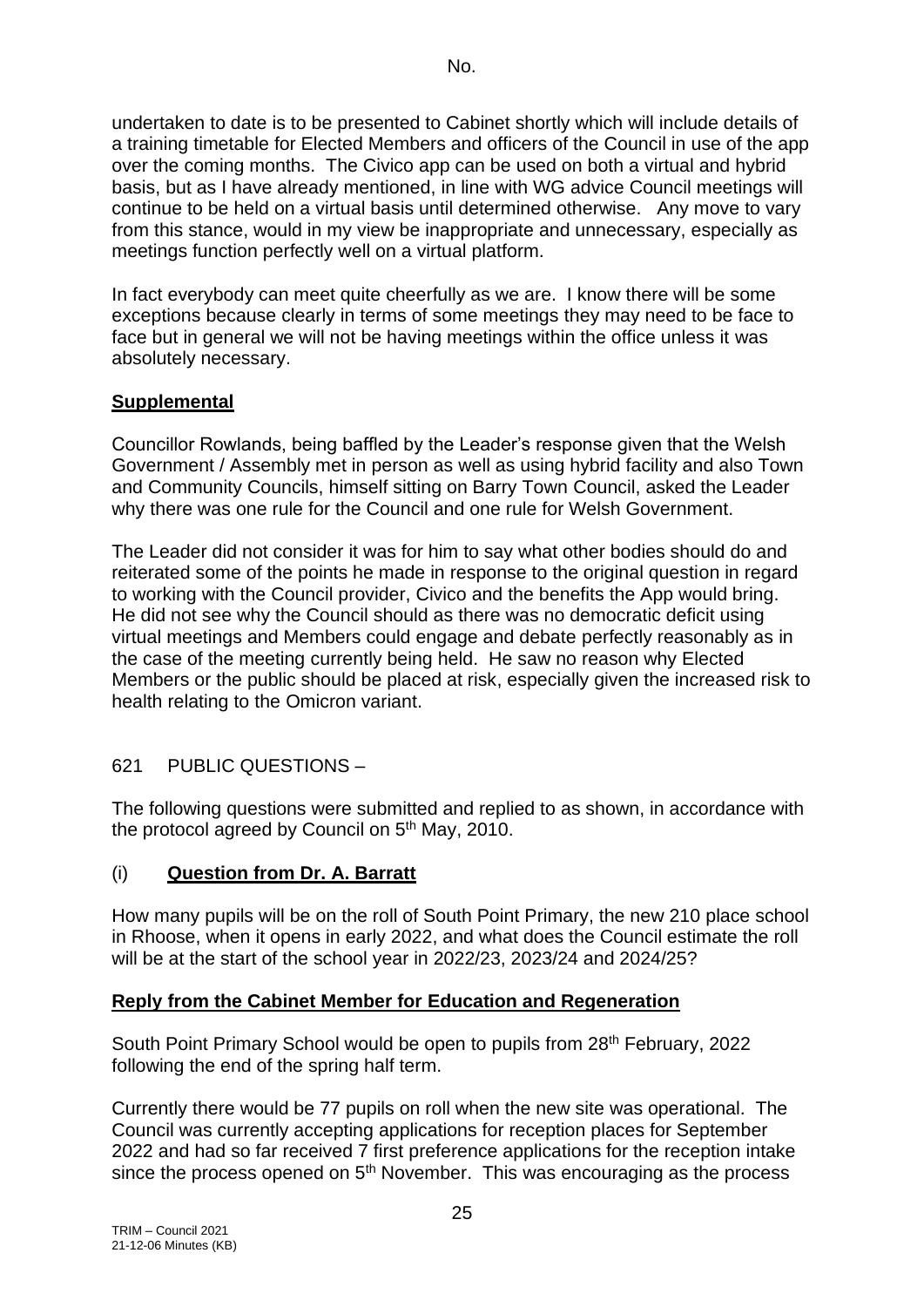did not close until 14<sup>th</sup> January, 2022, and further applications were anticipated. There were also 14 nursery pupils joining the school over this academic year and the parents of 7 older pupils had already applied to join the school when it moved to its new location early next year.

Based on the information to-date, the current pupil number projections were as follows:

21/22: 77 22/23: 89 23/24: 92 24/25: 95 25/26: 101

These projections would clearly need reviewing on completion of the Reception annual admission round for September 2022. Projections were influenced by parental preference which was forecast to improve once the school was situated in its new accommodation, as had been the case with other school development programmes.

# (ii) **Question from Mrs. K. Walters**

I would like to see the main park, Jubilee Park in Sully have an upgrade. It is very old, tired and probably unsafe. It is used every single day and could be wonderfully upgraded like ALL the other Vale parks. What do we have to do to get this ball rolling?

# **Reply from the Cabinet Member for Neighbourhood Services and Transport**

Jubilee Park play area was leased to Sully Community Council and any upgrade to this play area would need to be instigated by Sully Community Council. Therefore, it would be beneficial to approach Sully Community Council in the first instance. We have worked in partnership with Community Councils on schemes within their areas in the past and this was something we could explore if and when approached.

# (iii) **Question from Mrs. A. Blight**

It is clear that urgent action needs to be taken by everyone if we are to have any hope of slowing climate change. Following the United Nation's code red for humanity warning to World Governments and Cardiff Council's announcement of a £25m upgrade to its sea defences due to concerns of "rising sea levels caused by climate change", what plans does the Vale of Glamorgan Council have to better protect vulnerable communities in Barry and the Vale of Glamorgan from the threat of future sea level rises?

# **Reply from the Cabinet Member for Neighbourhood Services and Transport**

The Vale of Glamorgan Council was in a fortunate position when considering future sea level rises, when compared to other places in Wales.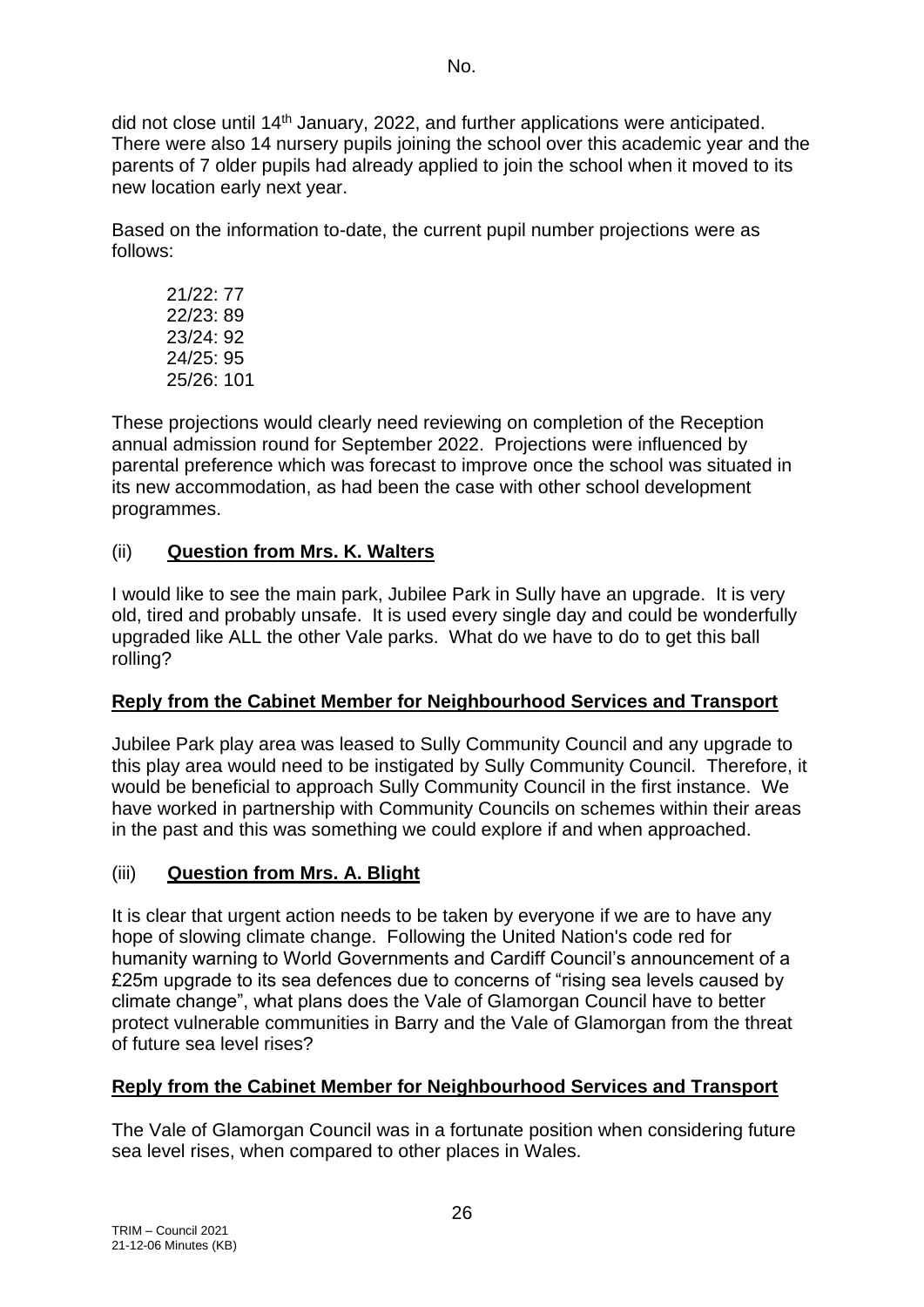The coastline of the Vale of Glamorgan, particularly around the Barry area, was considered at low risk of flooding due to its topography with a significant length of cliff protecting inland areas from coastal flooding. Further there was generally a negligible risk of significant cliff erosion over the next 20 years.

The Vale of Glamorgan Council was a Coastal Risk Management Authority and a member of the Swansea and Carmarthen Bay Coastal Group. That Group was tasked with maintaining the Shoreline Management Plans for large sections of the South Wales coastline and copies of these plans could be found online at the [southwalescoastalgroup.cymru/](https://southwalescoastalgroup.cymru/) website, with further information also available regarding coastal protection via the Council's own website. The Vale of Glamorgan Council's actions had informed the Shoreline Management Plans which provided recommended policies in respect of possible sea level rises and coastal erosion.

The Council's future planning and development management role would also be directed and driven by national planning advice which sought to take account of the impact of climate change in terms of future flooding impacts when assessing developments.

### (iv) **Question from Mrs. V. Roberts**

Will the Council review their decision and grant a 20mph speed limit in the Garden Suburb immediately due to overwhelming support, recent accidents and their support for the same scheme in Aberthaw?

### **Reply from the Cabinet Member for Neighbourhood Services and Transport**

Could I be clear given the question implied that the Council had agreed to such a scheme at East Aberthaw, the Council had not and had no plans to do so.

I understand that you had been in recent discussion with my highways team who had responded to you and that you had already been advised recently of the personal injury collision (PIC) record for the 5-year period up to 25<sup>th</sup> June, 2020 (the latest data supplied to us by Welsh Government). The only two personal injury collisions recorded during that period both occurred on Porth-y-Castell in 2017, resulting in slight injuries. The first PIC occurred in January 2017 when a vehicle stopped to give way to oncoming traffic and a vehicle following closely behind struck it. The second occurred in June 2017 when a vehicle pulled out from the side of the road and collided with a passing vehicle. Neither of the causation factors mentioned in the Police report suggested that vehicle speed was an issue.

You would also be aware that Welsh Government had consulted on plans for a national default 20mph speed limit on Welsh roads, to replace the current 30mph default. The possible benefits of such a proposal were well publicised and recognised by myself and the Council to enhance highway safety and encourage active travel. It was currently anticipated that this speed reduction would come into place in Wales in 2023.

As part of the proposed default speed limit change from 30mph to 20mph, Welsh Government also invited all Councils in Wales to participate in a trial scheme to trial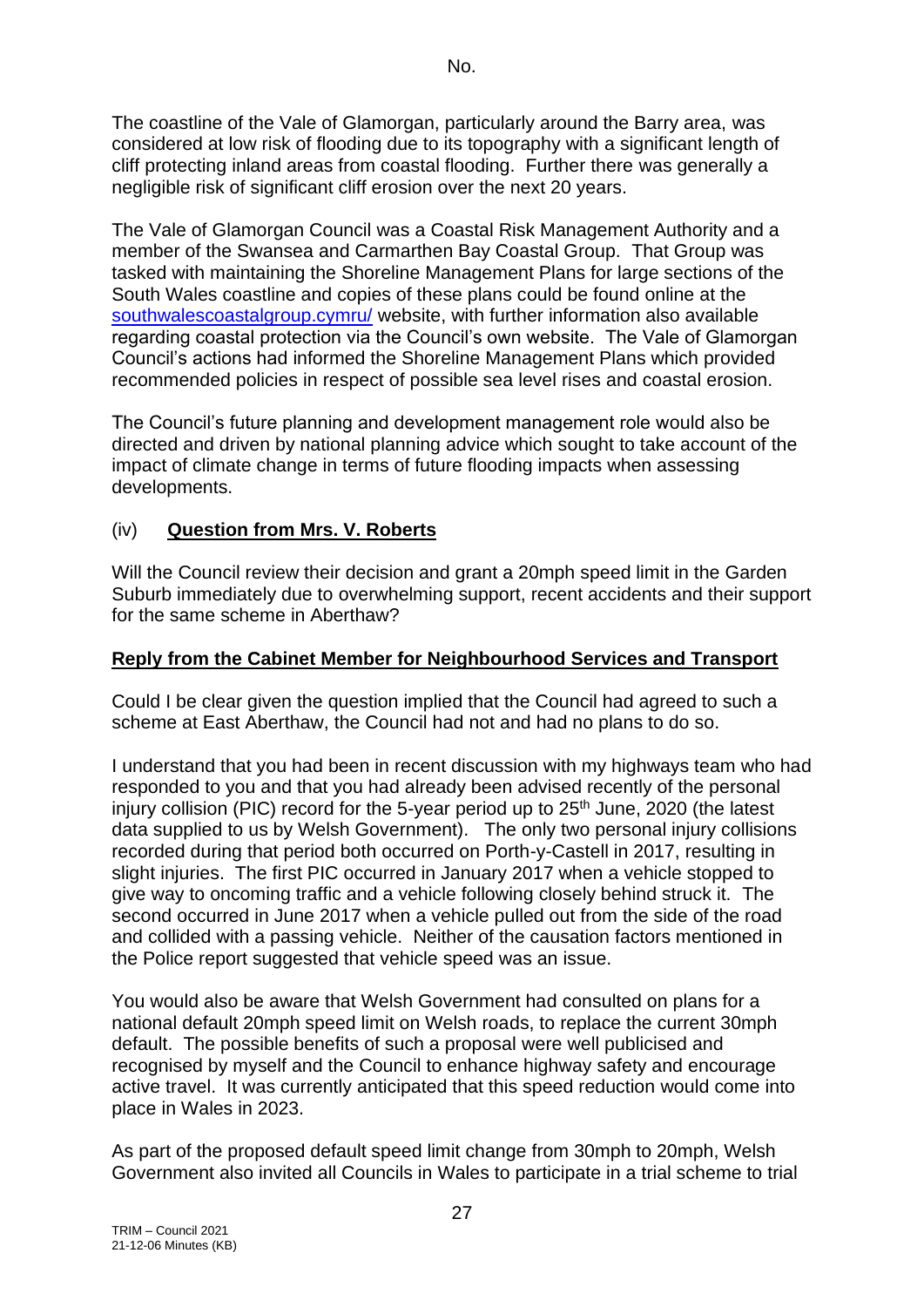a change to 20mph within their areas. The aim of the trials was to develop enforcement arrangements and overcome any unforeseen issues before any potential rollout commenced. The invitation to participate was now closed but eight pilot areas were successful, including St. Brides Major within the Vale of Glamorgan. This trial, as I indicated earlier, did not include East Aberthaw.

The outcome of the pilots and the recent public consultation would capture long term data and assist in developing an enforcement strategy for the planned national rollout of a default 20mph speed limit for Wales in April 2023. When / if the Wales default 20mph speed limit was introduced I anticipated that all the roads within the Garden Suburbs area would be included.

Given the good safety record within the road network for the Garden Suburbs development as referenced above, as well as the potential changes to the default speed limit proposed by Welsh Government in a little over 18 months' time, I regret that I was unable to support the requested change to the speed limit in Garden Suburb prior to the Welsh Government roll out of 20mph.

In terms of East Aberthaw there were no plans currently to implement a 20mph speed limit.

### (v) **Question from Mr. R. Curtis**

Urban or street trees play a vital role in helping to filter traffic pollution and noise. Contribute to flood protection. They also help tackle climate change and provide food and a home to nature. Without these trees our towns and villages would become sterile deserts of concrete and steel. We fully understand that there are times when these trees may need to be removed due to disease, age or numerous other reasons, but we also believe that they should be given greater protection and benefit from public scrutiny. Therefore would the Council consider placing a notice (similar to public planning notices) on the tree targeted for removal ten days before their planned removal explaining the reasons why the tree has to be removed and whether a tree or trees will be planted in its immediate vicinity? The notice should also contain contact details to allow members of the public to question the basis of the decision.

#### **Reply from the Executive Leader and Cabinet Member for Performance and Resources**

The decision to remove a street tree was never easy and not something that we undertook lightly. The removal of a tree was always a final option and only taken after other viable solutions to retain the street tree had been investigated.

I confirm that we already place a sign on a street tree a week prior to any removal work being undertaken to advise vehicles not to park in the vicinity of the tree to be removed.

However, we do not outline the reason for the removal, but residents could contact us via the details on the notice to obtain further information about the removal or to discuss the arrangements for replanting. It should however be noted that one of the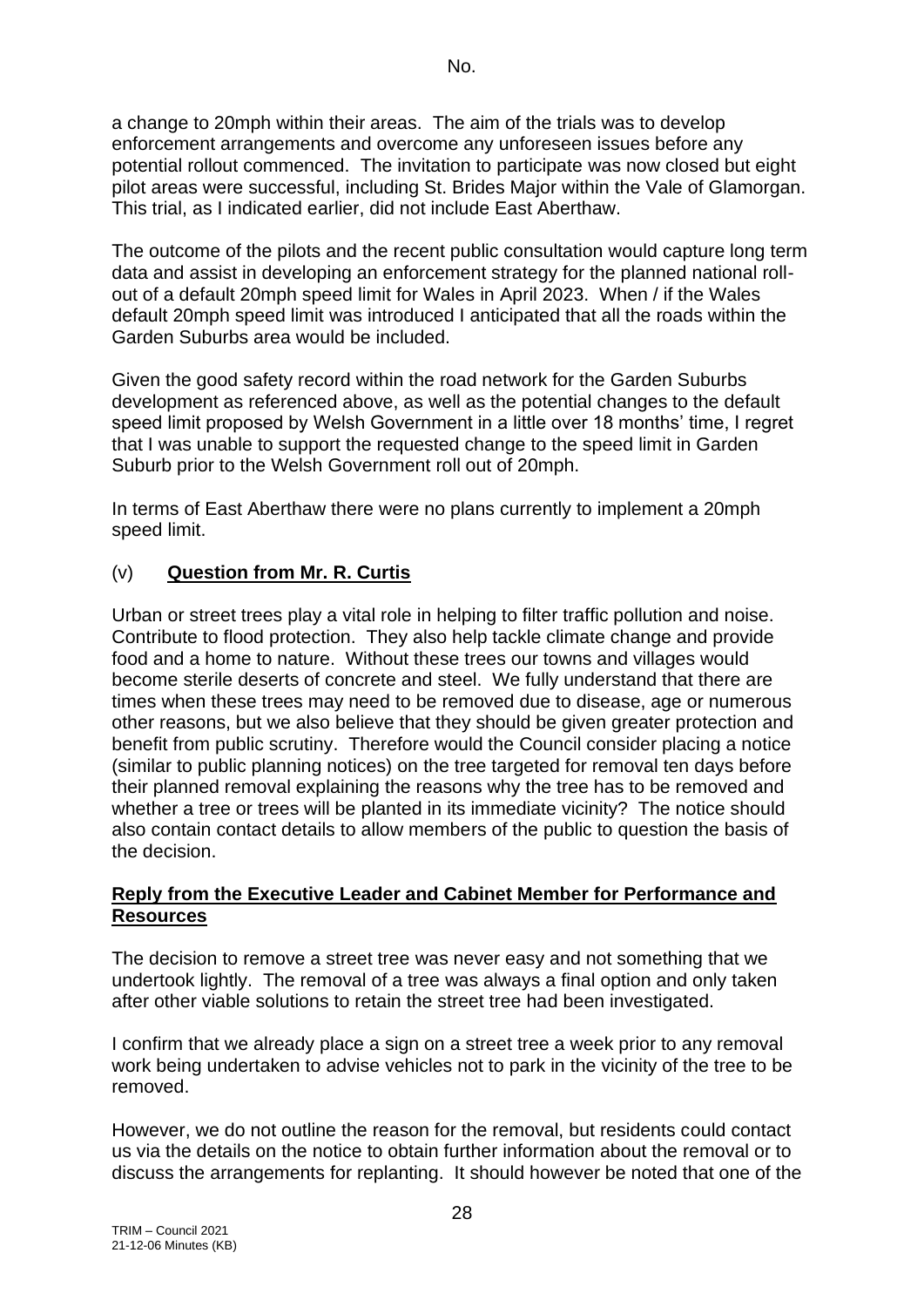most common reasons for tree removal was to avoid third party claims against the Council for property damage. In such cases, the details would be confidential and not able to be disclosed.

### (vi) **Question from Mr. G. Thomas**

Will the Highways Department accept that the consultation process for the parking regulations at Cosmeston was flawed and biased when the actual views of the residents effected were ignored, to force through the parking regulations?

If this is not accepted, please will the Council investigate this serious allegation, pending which will the Highways Department suspend the parking regulations and not enforce whilst the regulations are re-considered and the consultation correctly undertaken.

## **Reply from the Cabinet Member for Neighbourhood Services and Transport**

The recently implemented Resident Parking Controls at Cosmeston had been progressed in accordance with the Policy agreed by the Council's Cabinet at its meeting of Monday, 27<sup>th</sup> July, 2020 and in accordance with the Road Traffic Regulation Act 1984 and the Road Traffic Act 1988.

As part of the Resident Parking Controls Policy an informal consultation was carried out at Cosmeston with letters being issued to all residents who would be affected by any potential scheme, comprising those properties within Lavernock Park estate and Upper Cosmeston Farm. The consultation took place during October 2020 and concluded on Sunday, 1st November, 2020. From analysis of the information obtained during that consultation and in accordance with the Policy there was overwhelming support for the introduction of resident parking controls within the residential areas at Cosmeston.

As a result of this positive response, the Council proposed a new Resident Only Permit Parking Areas Traffic Regulation Order (TRO) be introduced in Cosmeston (and other areas). The statutory legal public notice of the proposal was given on 22<sup>nd</sup> April, 2021, inviting objections in writing, by 14<sup>th</sup> May, 2021 containing the grounds upon which any objection was being made. A number of formal objections were received to the proposal and, as a result, a report was subsequently prepared and considered by the Council's Cabinet on 21<sup>st</sup> June, 2021 to determine if the TRO should be implemented. Cabinet minute C603 (available via the Council's website) confirms the resolution made by Cabinet that the objections to the proposed TRO be rejected for the reasons explained and the Proposed Resident Parking Controls TRO implemented.

The required formal Notice of Making for the Order was advertised in the local press and notices erected on site to confirm that the Order would come into operation on 19<sup>th</sup> July, 2021 and arrangements made to install the necessary signage to implement the Resident Permit Parking zone at both Lavernock Park estate and Upper Cosmeston Farm.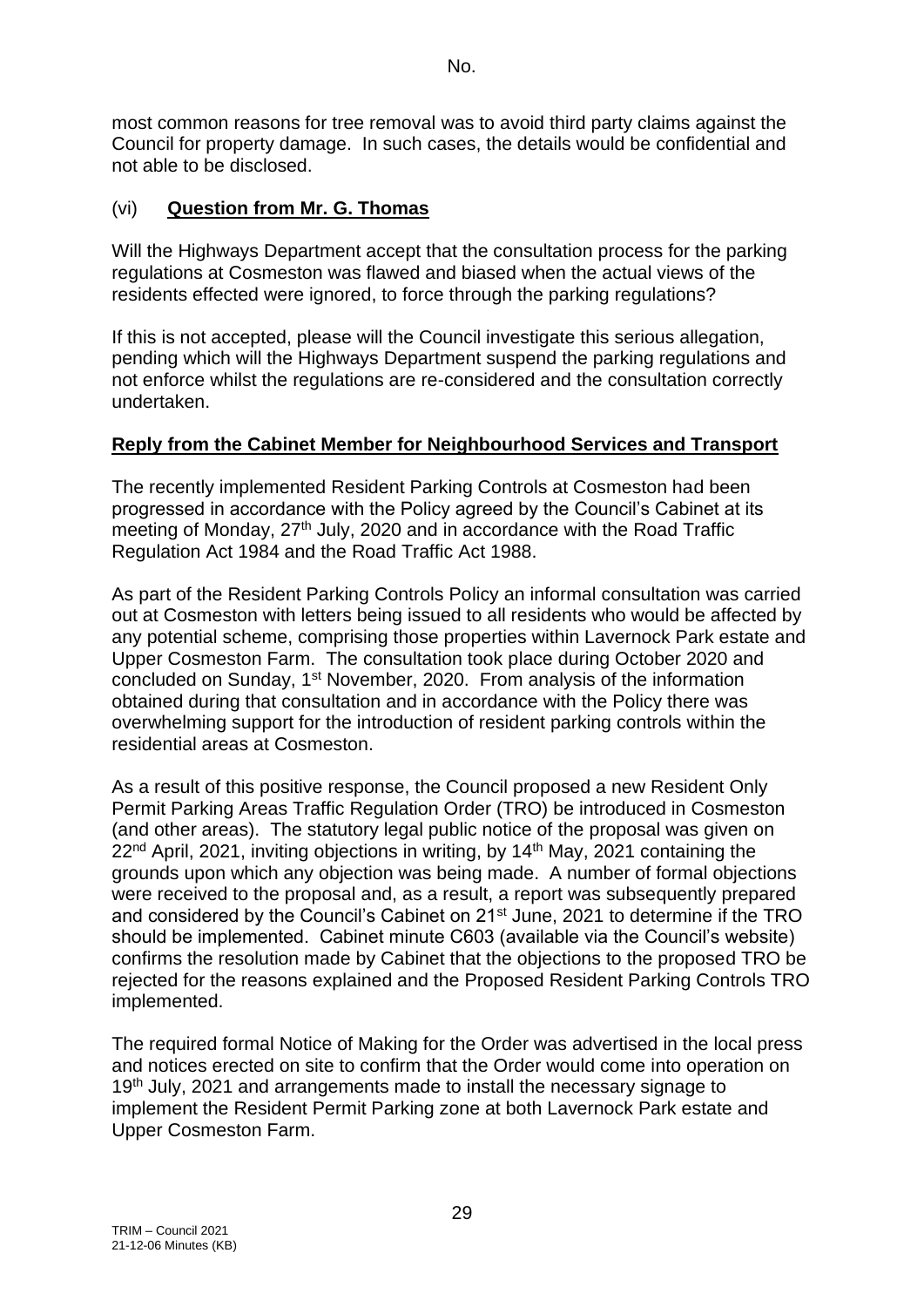As a result, I considered that all the correct procedures were followed in accordance with the requirements of the new Policy and the Road Traffic Regulation Act 1984. I was therefore satisfied that all necessary processes were followed and as required by law the public were given 21 days to lodge any objections to the proposals and having considered all the objections received within the statutory timeframe, the Order was made and came into operation on 19<sup>th</sup> July, 2021.

I do not accept that the process was flawed or biased in any way with residents having the opportunity to express their opinions during both the informal resident consultation and then during the public consultation to implement the TRO when the views of objectors were fully considered along with the significant benefits offered by the proposed restrictions and a reasonable and legitimate decision was taken to progress with the proposed resident parking controls Traffic Regulation Order (TRO).

Based on the lawful and legitimate process by which the resident parking controls were introduced, the Council would not be investigating the situation further or suspending the parking restrictions in place at this stage, as the Council had made a commitment to review the operation of all the recent resident parking restrictions 12 months after implementation. As part of this review consideration would be given to making any reasonable adjustments to the Orders and restrictions at that time.

I hope that this clarifies the legal process followed to implement the Resident Only Permit Parking Areas and the Council's commitment to review such arrangements.

### (vii) **Question from Ms. C. Ockerby**

Following on from damage to the new play tables in Central Park, many windows of the Town Hall being smashed, damage to businesses and business owners' property – graffiti and otherwise – when is the CCTV in Holton Road going to be used again?

#### **Reply from the Executive Leader and Cabinet Member for Performance and Resources**

CCTV cameras on Holton Road towards Kings Square were currently online, although on occasions were not all fully operational due to essential maintenance. One camera was currently under repair, but the remaining cameras were being monitored by the CCTV control room with relevant information from the control room being passed to the Police.

Given the recent escalation of incidents on Holton an additional re-deployable camera was being installed at Kings Square with a site visit recently undertaken to determine a suitable camera location.

The Council had a zero tolerance policy in relation to serious Anti-Social Behaviour and perpetrators identified from the CCTV would be dealt with in line with those policies.

In addition to CCTV, the Vale of Glamorgan Community Safety team in partnership with the Police, other agencies and stakeholders had met to consider other options to resolve issues of anti-social behaviour generally in the area.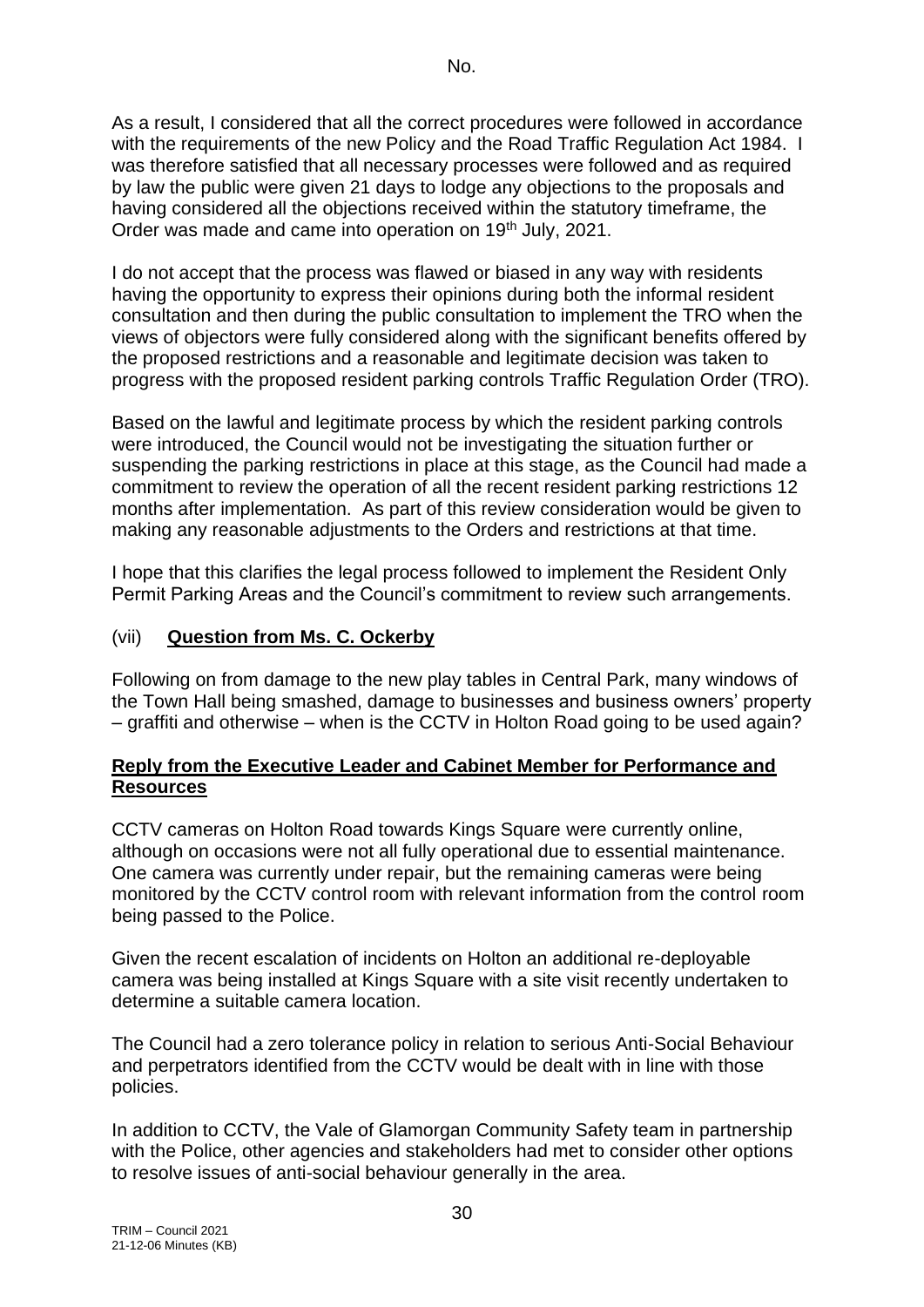Since September when 13 incidents of ASB were recorded, further occurrences had reduced with 8 noted in October and to date only one incident in November. As we were in December it was assumed that it was the same number.

The Community Safety team would continue to actively monitor the situation around Central Park and surrounding areas would work with partners to consider further measures should they prove necessary.

### (viii) **Question from Ms. C. Ockerby**

Given that the vandalised properties in Barry and Penarth (graffiti) are not going to be cleaned by the offender, and given that many are empty properties, what plans are in place to have them cleaned? At the last full Council meeting, it was stated that the Council were in the process of finding out who owns the affected buildings to contact them regarding the graffiti. What progress has been made in finding out who owns the buildings? Apart from The Small Space, who posted that they had cleaned their property, what progress, if any, has been made regarding the many other vandalised properties?

### **Reply from the Cabinet Member for Neighbourhood Services and Transport**

The offender responsible for several of the graffiti incidents on Holton Road was required to carry out 8 hours of community service which was completed and resulted in the cleaning of some of the graffiti in the area.

Partnership work with the Youth Offending Service and Probation was being carried out to plan for service users to support with cleaning of the graffiti and would commence shortly.

The Town Centre Management Group had been proactively working on solutions in relation to the issues on Holton Road and Kings Square and the problems relating to graffiti. Progress from the actions of this meeting included the completion of the graffiti project on the roller shutters at the old Burtons shop site.

Council Town Centre officers continued to investigate ownership of properties across the Vale and engage with property owners to encourage clean-up of graffiti and to resolve any issues owners may have.

The Council and local policing colleagues had continued to engage positively with the retailers and the Youth Offending Service had continued to engage with young people. A consultation exercise led by our Youth Service Team was underway to ascertain what alternative activities they felt could help divert young people away from ASB and disorder, and scoping work was being carried out to look at the feasibility of a youth club provision to reduce the ASB occurring in these hotspot locations.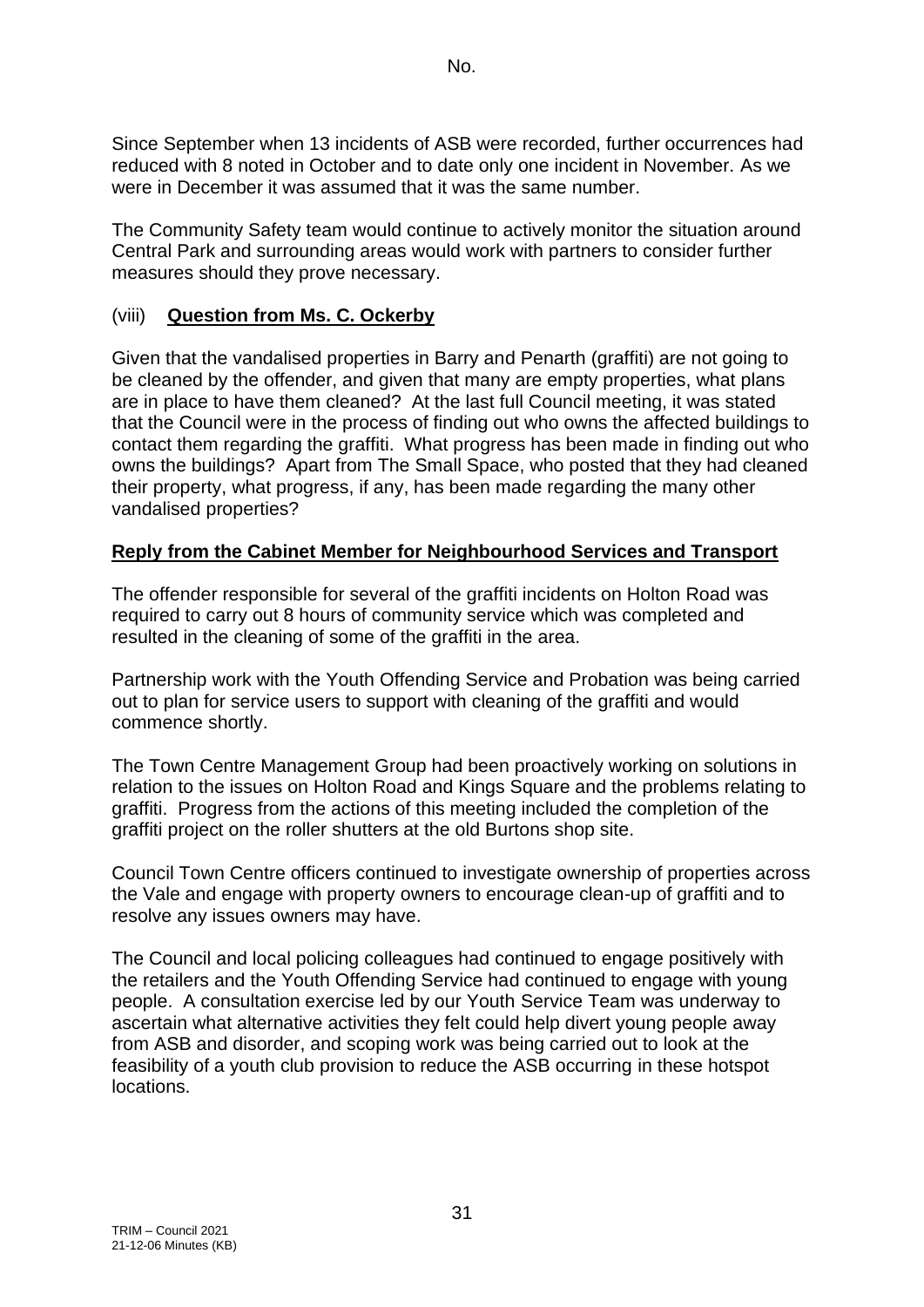## (ix) **Question from Ms. C. Ockerby**

The leisure centre is still a public building so why wasn't the public consulted on the new outdoor gym area being constructed after the removal of the pool slide? The slide was dismantled and nothing visible has happened since. What's the time scale for the work and what exactly will be going in this space?

#### **Reply from the Cabinet Member for Leisure, Arts and Culture**

Unfortunately, the slide at Barry Leisure Centre was beyond economical repair and had to be removed. In conversation with the owners / runners of the leisure centre, Legacy they had now replace it with a large inflatable pool, which acted as an alternative slide feature. Whilst we do try to seek the views of customers wherever possible, such as the recent move in the Centre to 'changing village' type accommodation, it was not always possible due to issues such as funding time constraints.

The many lessons learnt during the pandemic and one of these was a need for an open-air fitness area needed to complement the leisure centre and instead of having a redundant space and slide that could not be used, orders had now been placed for a new fitness area that would be developed in the outside space vacated by the slide as soon as the materials and equipment were available to be installed.

### (x) **Question from Ms. C. Ockerby**

Given the Council's approach to transparency and engagement with residents, could a consideration be given to display a list of planning and licencing applications on the public information boards outside the Civic Offices and Kings Square every 2 weeks/ month and a social media post published? This would give residents access to what's being planned in their area and ways to respond, as the planning portal is not the easiest thing to navigate, is impossible for some and as we know, not everyone has internet access to be able to view and respond to these applications.

### **Reply from the Cabinet Member for Legal, Regulatory and Planning Services**

All the most up to date information was available via the online planning register which allowed customers to search for exactly what they were looking for, for example 'Applications by Ward', 'Applications determined' or 'applications received' within a specified timeframe. The register also included a very easy to access menu which allowed the public to view all applications started within either the last 7 or 28 days. This register was available online but also at the Council's Docks Office via a dedicated terminal in the reception.

The Vale of Glamorgan was also one of the few Councils in Wales to have a planning duty officer available by phone, email or face-to-face at the Dock Office at all times throughout the normal working week, who could answer any general enquiries about planning or help people to find the information they were looking for.

In addition to the above, the Council notifies anyone affected by planned development in accordance with our statutory duties including letters to neighbours,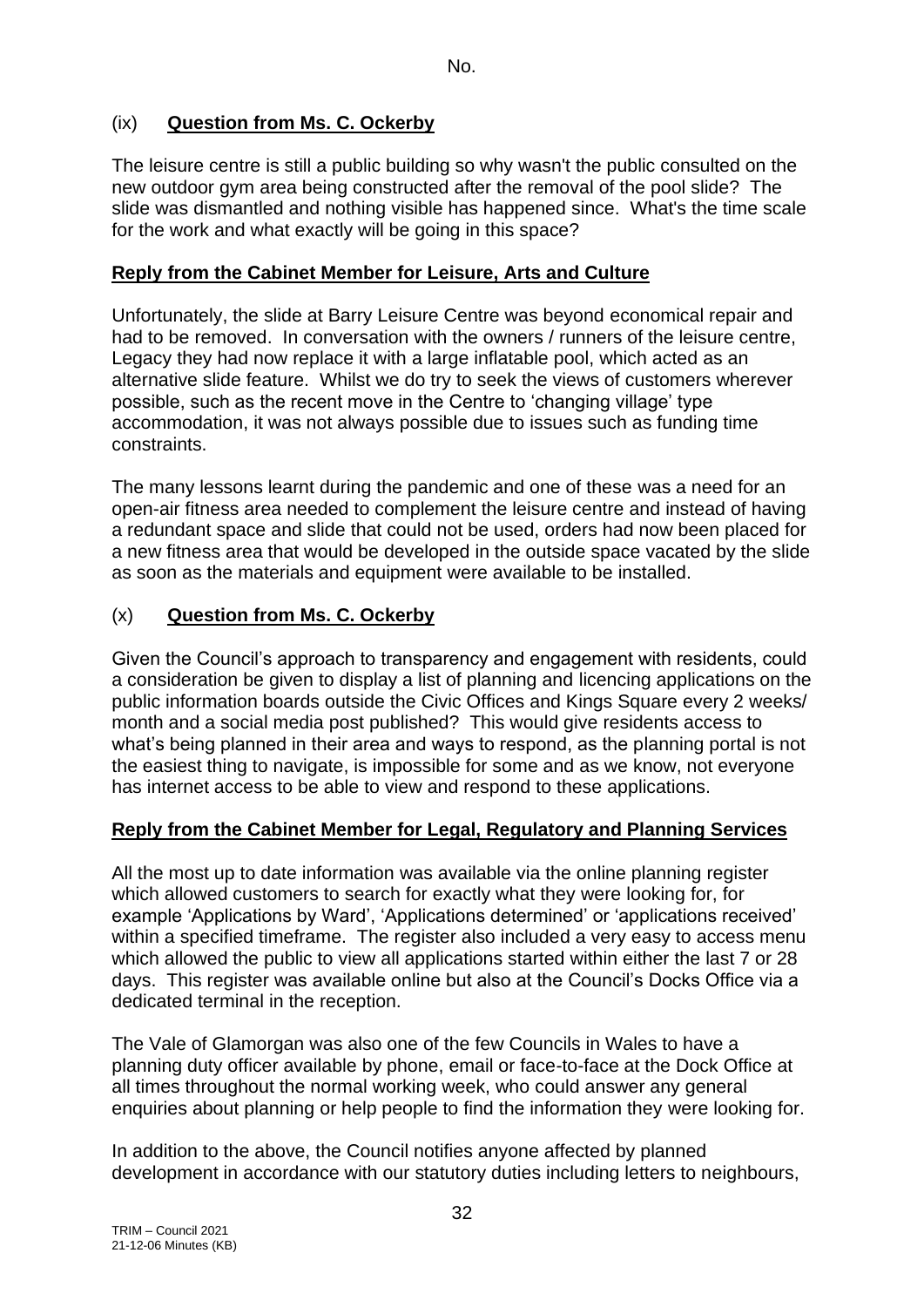No.

site notices and press notices where necessary, in addition to publishing information on our website.

Each month the Council received around 180 new planning applications and a list published outside the Civic Office would be too long to be truly meaningful and would only benefit a very small number of customers who passed by the notice board. Therefore the Council had no plans to introduce this.

As regards licencing, Notices of licensing applications involving the grant or major variation of a premises (pubs, off-licences, licensed takeaways and registered members' clubs) were currently published as follows:

- In a local newspaper
- Posted on the premises itself
- On the Council's website.

Each notice would give brief details of the application and the last date for submitting representations. A link to the Licensing Act Public Notices was available under the 'Working' tab on the Council's website. We had no plans to publish the details elsewhere as this would be labour intensive and costly and our current arrangements comply fully with our legal duties.

## (xi) **Question from Ms. C. Ockerby**

The plan for the Old Harbour to return to an area for nature is welcomed by many. What communication has there been between the Council and Dwr Cymru regarding the excessive discharges from the Combined sewage outlet on Harbour Road and what is the plan to reduce this?

### **Reply from the Cabinet Member for Neighbourhood Services and Transport**

The Council was not responsible for the discharge from the combined sewer outfall and this was a matter for Welsh Water and Natural Resources Wales, as the permitting body. I would therefore respectfully suggest that you contact Welsh Water directly regarding this matter.

### (xii) **Question from Ms. C. Ockerby**

What are the Council's intentions regarding parking on the island if and when Nell's Point car park is sold? How will the traffic be managed once Harbour Road Car Park is full and will highways or the Police take responsibility for traffic management to turn the visitors away from the Island?

### **Reply from the Cabinet Member for Neighbourhood Services and Transport**

The current Nell's Point car park was created as a 'meanwhile use', while marketing of the site was undertaken. Previous marketing exercises undertaken in 2012 and 2015 unfortunately proved unsuccessful, for various reasons; however, it remained the ambition of the Council to promote the site for suitable tourism or leisure uses in the future.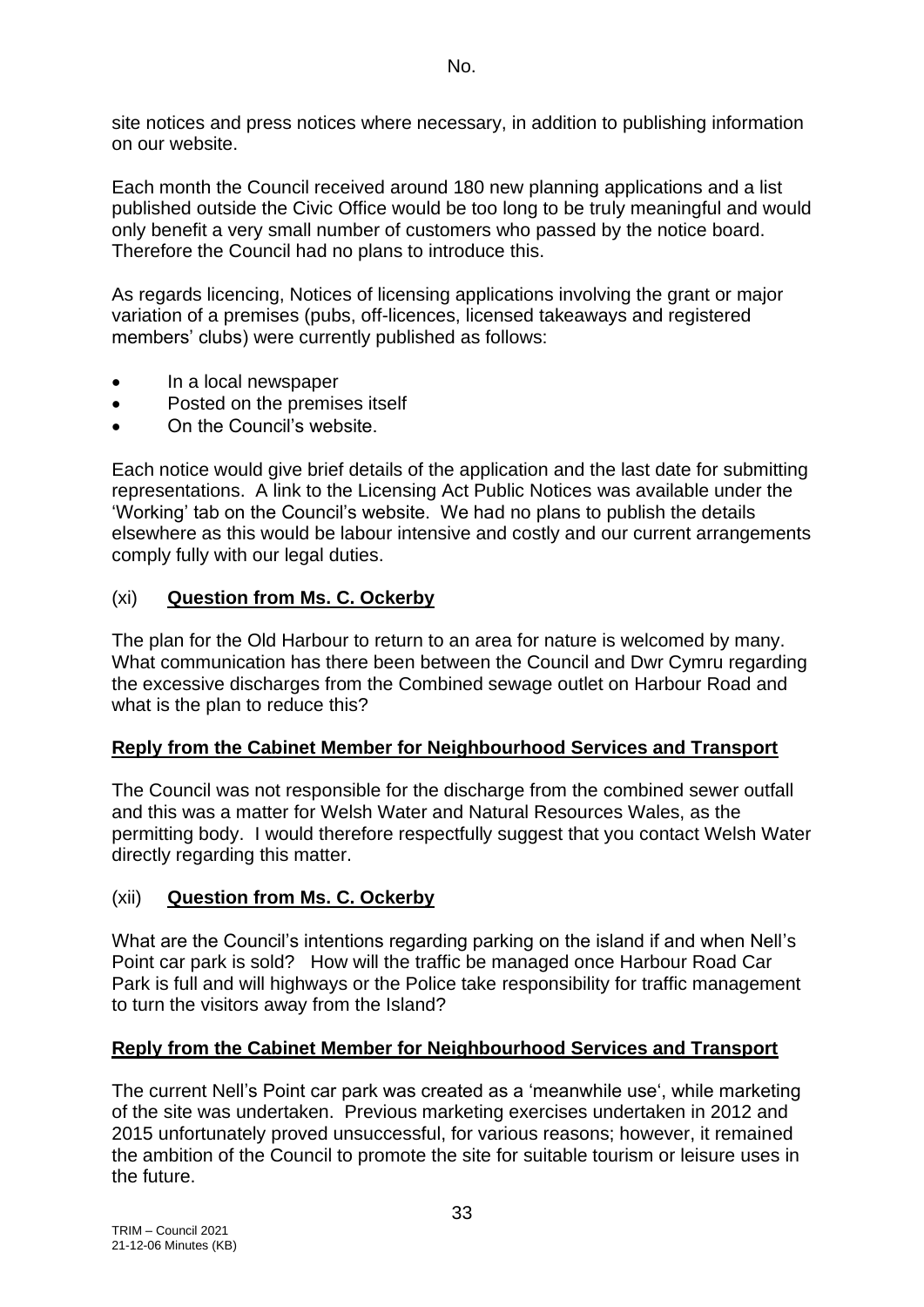Should any development proposals be brought forward for this site in the future, parking requirements and the continued free flow of traffic, to and from the Barry Island area, would be fully considered as part of this development process. Also, in light of the declared climate emergency, we would continue to promote active travel and the use of public transport as the most appropriate means of accessing the area.

## (xiii) **Question from Ms. C. Ockerby**

In a recent Council scrutiny meeting the issue of public engagement was again discussed. Residents have trouble accessing their Councillors and staff members when they are out of office. With most residents working they send emails in the evenings and on weekends but these are often returned and a returned email sent to their junk folder. Are the officers and Councillors aware of how hard this makes it for residents to contact them and how can they make this more accessible?

#### **Reply from the Executive Leader and Cabinet Member for Performance and Resources**

I do not recognise the issue that was being raised through this question. As a Member, I check and reply to all e-mails on a daily basis. I also know that officers were just as accessible whether they were working at home or in the office. Irrespective of whether officers and Members were working remotely, they still worked on the Council network so there would be no change to the way e-mails were handled. The same Council standards still applied to dealing with e-mails and correspondence.

If there were any issues in contacting specific Councillors, then any concern in the first instance should be taken up with the relevant political Group Leader.

The settings on an individual's email account determine which emails were routed to their junk folder. The sender and, in this matter the Council, had no control over those settings.

If citizens were having difficulty when making general requests for service or for information, the citizen may find it quicker and easier to use an online form or email contact OneVale.

However, if, having considered my response, Mrs. Ockerby had specific examples, could I ask that she forward these to me or the Managing Director with details so we could consider further.

### (xiv) **Question from Ms. C. Ockerby**

Seeing as Parliament and Senedd sessions are taking place as normal why are Vale meetings still taking place virtually without any public presence?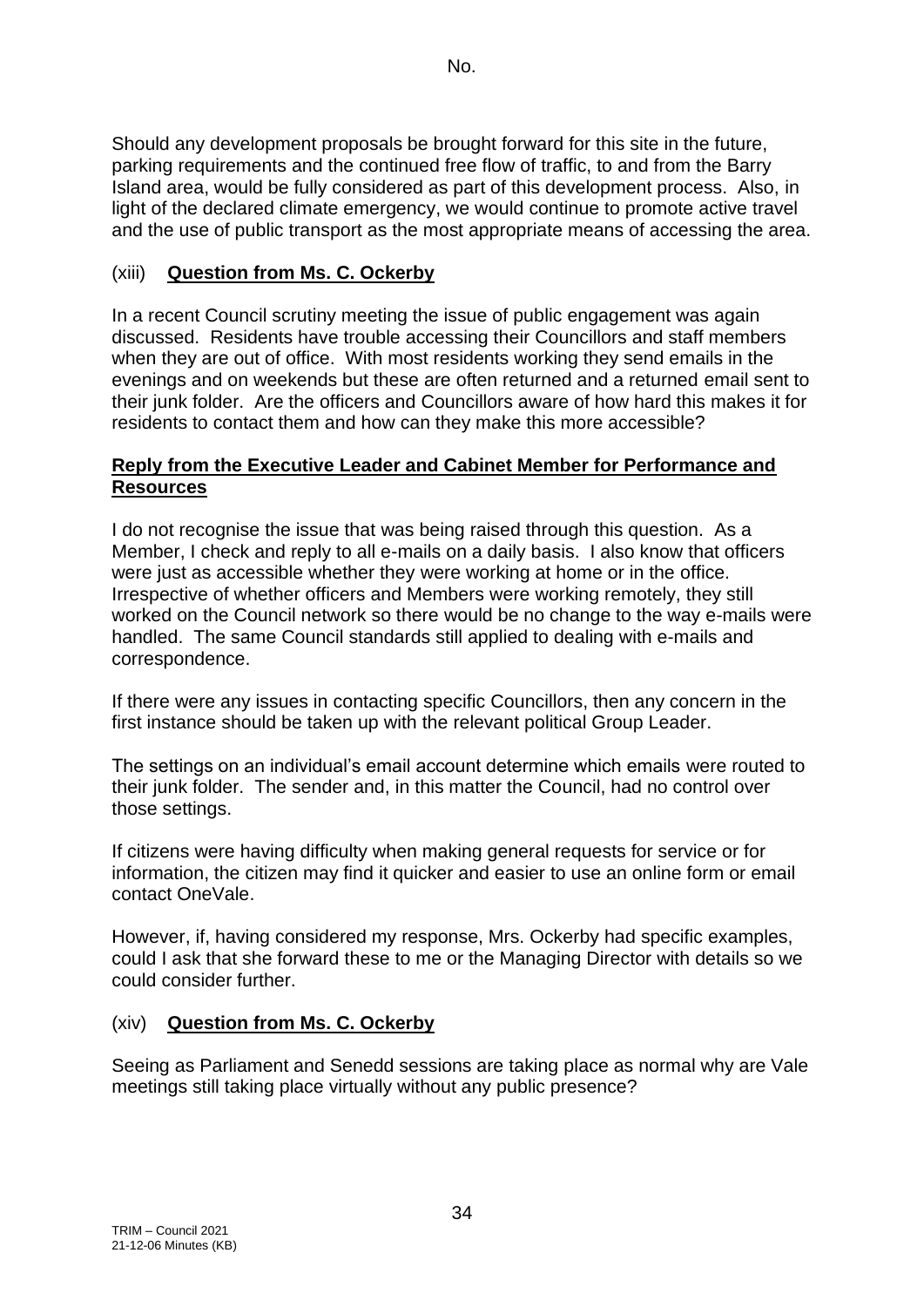## **Reply from the Executive Leader and Cabinet Member for Performance and Resources**

The answer was relatively straightforward – the work from home advice continued to be relevant in Wales, and as a public Authority, we needed to be mindful that we led by example. This was particularly relevant given the ongoing and concerning high number of Covid-19 cases and the pressures on the health and social care setting. To encourage large scale public meetings at such a time would be inappropriate.

It was also important to realise that the pandemic had not gone away and new variants were currently circulating (thankfully not yet within the Vale of Glamorgan). We all needed to be mindful that we should all take the necessary steps to protect our community as well as ourselves.

I would in any event suggest that this question was totally misleading and failed to take account of the situation in relation to Covid-19 as referred to in my response to a question asked previously in this forum – the public did have a presence just as Elected Members did. They were at not disadvantaged – the only difference was that they were not physically present to observe meetings. There was complete transparency. The public had full access to all information under consideration at meetings (save for matters of a confidential nature) which could be accessed on the Council website and well in advance of the meetings taking place.

# (xv) **Question from Ms. C. Ockerby**

Why was the information on the closure of the Five Mile Lane not published on the Council website until the  $8<sup>th</sup>$  of November – the day the works started? Why did the notice give incorrect information, causing residents wasted journeys and probably causing some, to be late for work? And what can be done to prevent this from happening in future?

# **Reply from the Cabinet Member for Neighbourhood Services and Transport**

Unfortunately, we are not always able to give prior notice of urgent works undertaken on the highway. In this case the A4226 (Five Mile Lane) had to be closed north bound from its junction at Port Road to A48, Sycamore Cross, as an emergency from 9am on 8th November, 2021 to carry out essential carriageway repair works, comprising the concreted overrun area on the north western side of the Weycock Cross roundabout junction. The concrete overrun area had failed and represented a significant hazard to the traveling public. The works were completed by Friday, 12<sup>th</sup> November at 1.00pm, though as the concrete works were only completed 24 hours earlier, a decision was taken to leave the closure in place until Sunday 10am to allow the concrete to properly cure. The temporary closure and traffic management was removed as planned at 10am Sunday, 14th November.

# (xvi) **Question from Ms. C. Ockerby**

Recently it was mentioned in scrutiny about the poor effectiveness of consultations. Could the Vale of Glamorgan Council and the Councillors respectively do more to promote these online?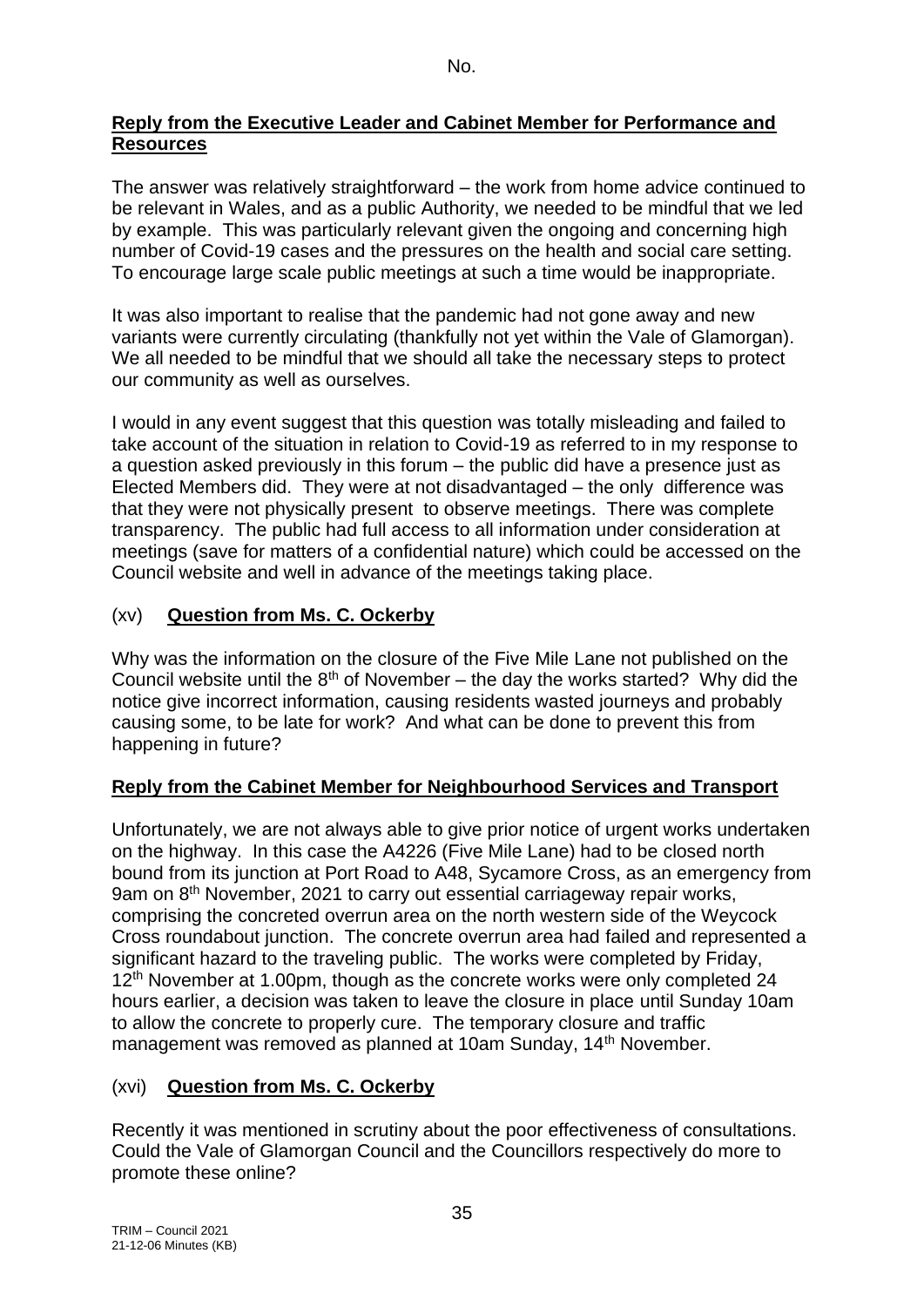#### **Reply from the Executive Leader and Cabinet Member for Performance and Resources**

The Council was committed to consulting with citizens as part of decision-making processes. We are committed to developing our approach to involving, engaging and consulting citizens and this was reflected in both the Corporate Plan and the Annual Delivery Plan, with the latter being consulted on this month.

Over the past year or so, a range of different and innovative methods of consultation had been used, including via social media polls, quick surveys and online workshops to increase the opportunity for people to become involved. These had covered a diverse range of topics such as climate change, the Annual Delivery Plan and the future use of the Penarth Pier Pavilion and Arts Central. The outcomes from these consultations had directly informed the subsequent actions we had taken.

The Council's forthcoming Public Participation Strategy would set out in more detail the steps we would take in this regard. The Budget consultation exercise was also currently being undertaken.

# (xvii) **Question from Ms. C. Ockerby**

After many years of living with the Haydock House fiasco, could an additional planning condition be added to all future developments? Something like this – The outside of the building must be completed with 2 years of commencement of construction. Reason – To prevent our town from becoming an eyesore.

# **Reply from the Cabinet Member for Legal, Regulatory and Planning Services**

Through the development management system, various mechanisms could be put in place to ensure that development which was granted planning permission was undertaken in accordance with the specified details and plans relating to the approved scheme. The Council was also able to attach detailed planning conditions in order to control how the development was undertaken including the use of external materials, however once development had commenced, there was no requirement in planning law for it to be completed.

The inclusion of a condition requiring the completion of all development within a restricted timeframe would not meet the required tests of being necessary, reasonable or enforceable and could not be imposed by this Council or any other Council. This had been confirmed by case law and reviews of previous decisions by the Courts.

Whilst there was provision within planning legislation to secure the completion of development which had been started but not completed, by means of a completion notice, if the reason for non-completion was due to financial considerations, the notice was unlikely to be successful and in practice, these were only therefore used in exceptional circumstances.